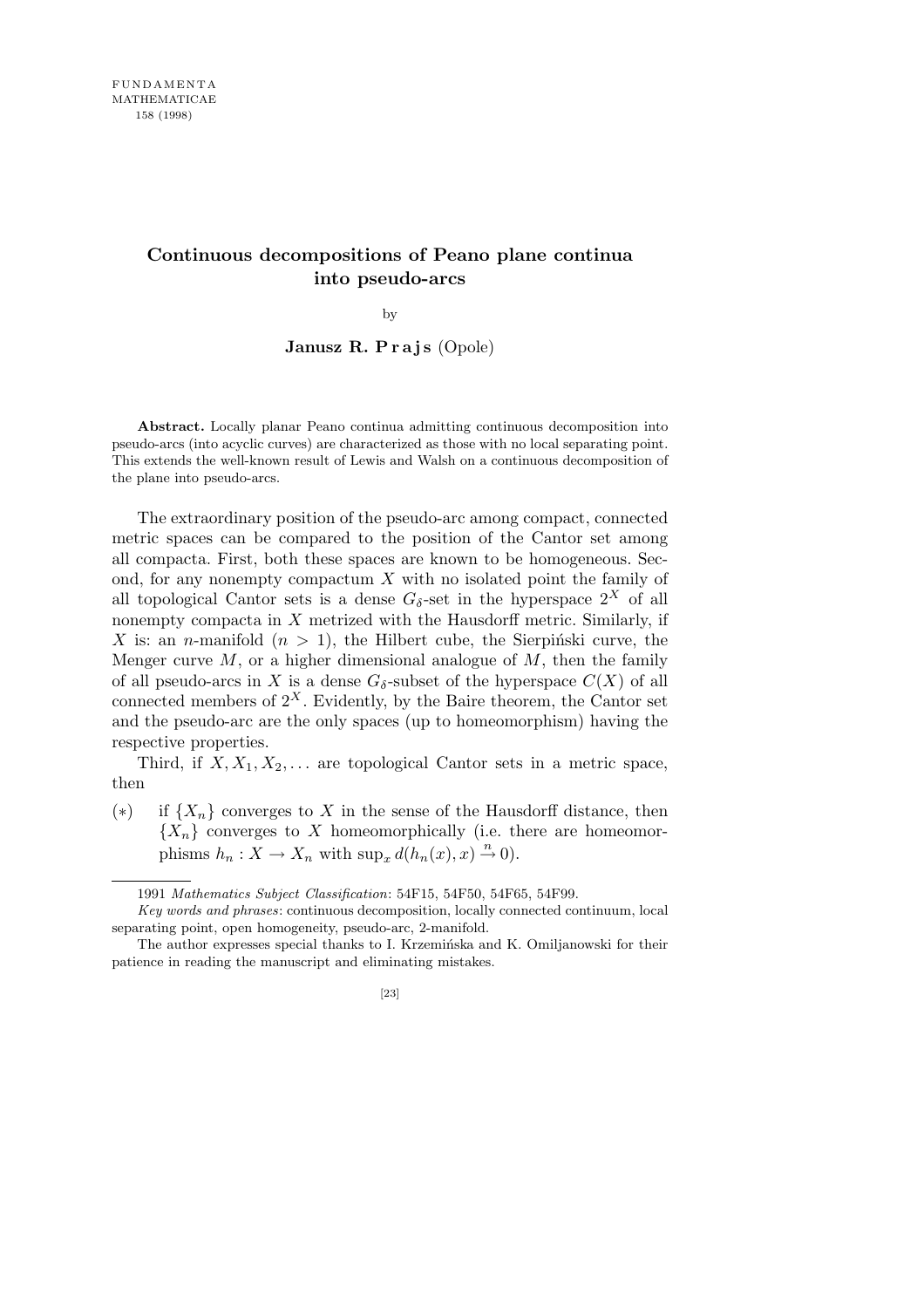Surprisingly, the pseudo-arc also has this property [13], and this property characterizes the pseudo-arc among all nondegenerate metric continua [16].

Moreover, for any compactum *X* whose copies satisfy  $(*)$  we have: (1) if *X* has infinitely many components, then *X* is homeomorphic to the Cantor set; and  $(2)$  if *X* has only finitely many components, then *X* is the finite union of mutually disjoint pseudo-arcs and singletons (see again [16]).

Therefore, no wonder that the pseudo-arc, originally constructed by Knaster [8] as a rather peculiar space, became the subject of highest interest in topology during the last half century (see a survey paper [15]).

Among the most amazing results dealing with the pseudo-arc is the construction of a continuous decomposition of the plane into pseudo-arcs by Lewis and Walsh [17] (originally announced by Anderson [1]). The pseudoarc is the only known continuum such that the plane admits a continuous decomposition into its topological copies. Though some 2-manifolds admit continuous decompositions into arcs or circles (e.g. the annulus, the torus), these decompositions have the (local or global) product structures connected with the local product structure of the plane. Since the plane contains no product of the pseudo-arc and a 1-dimensional set, the decompositions of the plane (and of surfaces) into pseudo-arcs have no product structure, and they provide essentially new information on the local structure of the plane.

Additionally, note that any continuous decomposition *D* into pseudo-arcs (though it need not have the local product structure) is continuous with respect to homeomorphical convergence of pairs  $(X_n, x_n)$ , where  $X_n \in \mathcal{D}$  and  $x_n \in X_n$  (i.e. if  $x = \lim x_n$  and  $x \in X \in \mathcal{D}$ , then there are homeomorphisms  $h_n: X \to X_n$  with  $h_n(x) = x_n$  and  $\sup_x d(h_n(x), x) \to 0$ ). In fact, we apply condition (*∗*), the homogeneity of the pseudo-arc and the well-known Effros' theorem to get this stronger kind of continuity of any continuous decomposition into pseudo-arcs. For other information on spaces with continuous decompositions into pseudo-arcs the reader is referred to [14].

Twenty years before the publication of [17] Brown constructed [5] a continuous decomposition of the plane into hereditarily indecomposable continua with a half-line as quotient space. The present paper starts with the proof that each 2-manifold without boundary admits a continuous decomposition into pseudo-arcs. However, neither the results of [17] nor those of [5] provide tools to construct such a decomposition for 2-manifolds with boundary. In the previous paper [20] the author has shown that the annulus can be filled up with a continuous circle of mutually disjoint pseudo-arcs. (This special decomposition cannot be derived from those obtained below because of its quotient.) Applying this result, in the present paper we construct a continuous decomposition of any Peano plane continuum with no local separating point into pseudo-arcs such that the quotient space is again such a continuum. Moreover, all locally planar Peano continua admitting a contin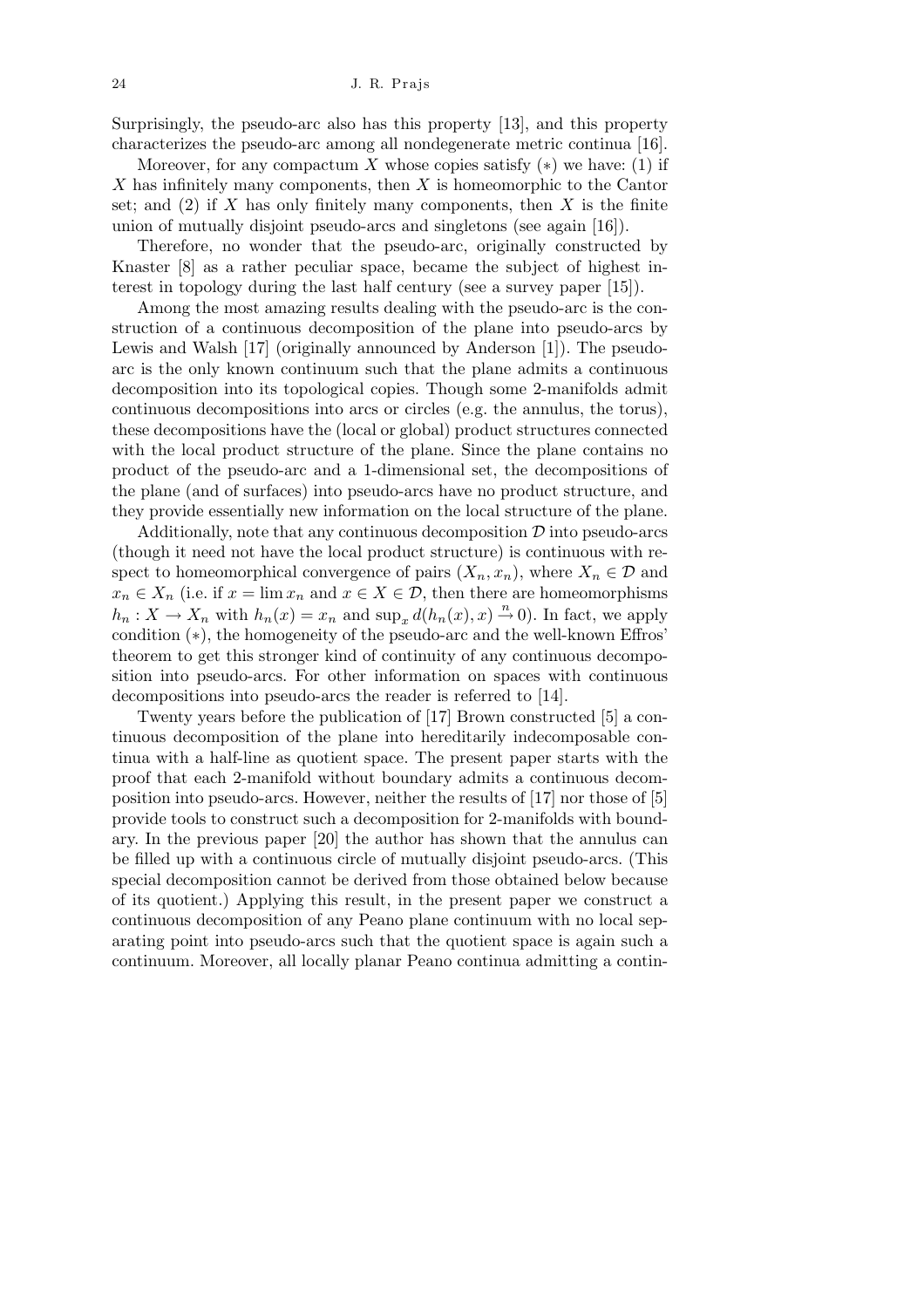uous decomposition into nondegenerate, acyclic continua are characterized as those with no local separating point.

The paper is closely related to some recent results dealing with: continuous decomposition of the Sierpinski curve into acyclic curves (Seaquist [21]), approximating mapping from a compactum to [0*,* 1] by mappings with hereditarily indecomposable fibers (Levin [10]), and a result more general than Levin's, where [0*,* 1] is replaced by any *n*-manifold (Krasinkiewicz [9]).

We end the paper with some applications to open homogeneity of the constructions obtained. Problems concerning that homogeneity were, actually, the main inspiration for the results of this paper.

**Preliminaries.** In this paper spaces are assumed to be metric, 2-manifolds are assumed to be compact and connected. A continuum *T* is said to be *terminal* in a space *X* provided for any continuum *K* in *X* intersecting *T* we have either  $T \subset K$ , or  $K \subset T$ . If a continuum *K* has a closed basis of neighborhoods composed of homeomorphic copies of the Sierpinski universal plane curve, then it is called an *S*-*manifold*.

For any compactum *X* the symbols  $C(X)$  and  $2^X$  stand for the hyperspaces of all nonempty subcontinua of *X* and of all nonempty closed sets in  $X$ , respectively, both metrized with the Hausdorff metric, denoted here by dist. For any compactum *X* we let  $C(C(X)) = C<sup>2</sup>(X)$  and we denote by dist<sub>2</sub> the Hausdorff distance in  $C<sup>2</sup>(X)$ . Further, for all nonempty subsets *A*, *B* of a metric space *X*, for any  $x \in X$  and for any  $\varepsilon > 0$  define  $\hat{d}(A, B) = \inf \{ d(a, b) : a \in A, b \in B \}, \hat{d}(x, A) = \inf \{ d(x, a) : a \in A \}$  and  $N_{\varepsilon}(A) = \{ y \in X : \hat{d}(y, A) < \varepsilon \}.$ 

The sets of all real and complex numbers are denoted by  $\mathbb R$  and  $\mathbb C$ , respectively. In  $\mathbb{R}^2$  the usual Euclidean metric is considered. A sequence  ${A_n}$  of subsets of a metric space is said to be a *null sequence* provided  $\lim_{n \to \infty} \text{diam}(A_n) = 0.$ 

A surjective mapping  $f: X \to Y$  between compacta X, Y is called an *ε*-*mapping* if diam $(f^{-1}(y)) < \varepsilon$  for each  $y \in Y$ . A continuum is said to be *ε*-*chainable* provided it admits an *ε*-mapping onto an arc, and it is called *chainable* if it is *ε*-chainable for each  $\varepsilon > 0$ .

We say that a continuum *X* is  $\varepsilon$ -*hereditarily indecomposable* if for any two subcontinua *K*, *L* of *X* with nonempty intersection we have either  $K \subset$  $N_{\varepsilon}(L)$ , or  $L \subset N_{\varepsilon}(K)$ . One can see that if *X* is  $\varepsilon$ -hereditarily indecomposable for each  $\varepsilon > 0$ , then X is hereditarily indecomposable in the usual sense.

A point *p* is called a *local separating point* of a continuum *X* provided *p* has a connected, closed neighborhood *P* such that  $P - \{p\}$  is not connected. A point *p* is said to be an *accessible point* of a continuum *K* in a space *X* if there is a nondegenerate continuum *L* in *X* satisfying  $p \in L \subset (X - K) \cup \{p\}$ .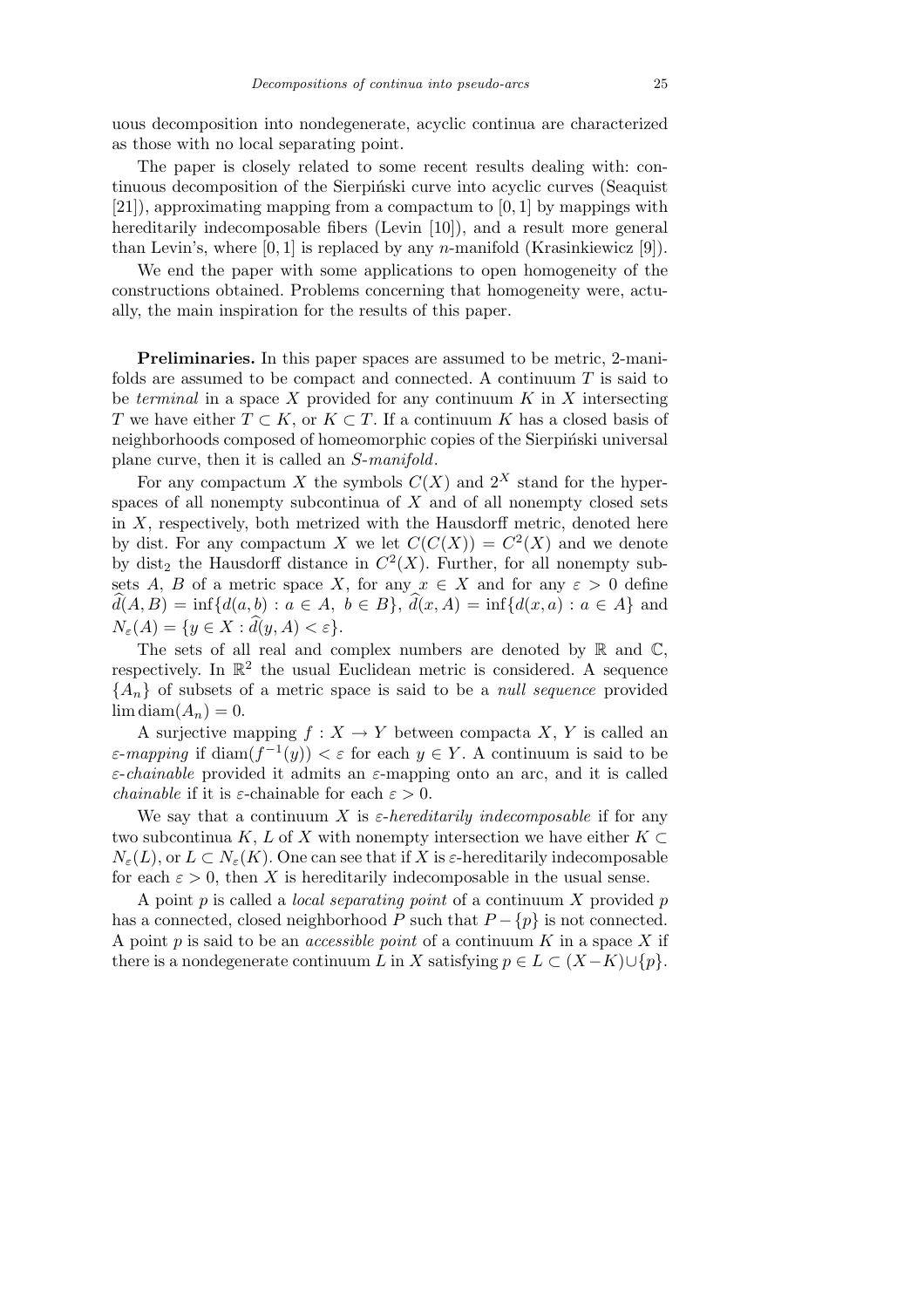**Continuous decompositions into pseudo-arcs.** We start with a number of results concerning continuous decompositions of 2-manifolds.

PROPOSITION 1. Let  $\mathcal D$  be any continuous decomposition of the plane  $\mathbb{R}^2$ *into acyclic continua with quotient mapping*  $q : \mathbb{R}^2 \to \mathbb{R}^2/\mathcal{D}$ . Then for each *continuum K in*  $\mathbb{R}^2$  *such that*  $q(K)$  *is nondegenerate and*  $K \neq q^{-1}(q(K))$ *we have*  $\text{int } a(K) \neq \emptyset$ *.* 

Proof. By the assumptions there is  $D_0$  in  $\mathcal D$  such that some maximal subcontinuum  $K_0$  of K contained in  $D_0$  is nonempty and  $K_0 \neq D_0$ .

Enlarge  $K_0$  a little to obtain a continuum  $K_1 \neq K_0$  such that  $K_0 \subset$ *K*<sub>1</sub> ⊂ *K* and *K*<sub>1</sub> contains no element of *D*. Then the set  $G = q^{-1}(q(K_1))$  is a nondegenerate continuum (for *q* is monotone). Take any arc  $ab \subset \mathbb{R}^2$  such that  $ab \cap G = \{a\}$ . The set  $A = q^{-1}(q(a))$  does not separate the plane, thus there is an arc *bc* such that  $ac = ab \cup bc$  is an arc and  $bc \cap G = \{c\}$  with  $C =$  $q^{-1}(q(c)) \neq A$ . Further, take a continuum  $K_2 \subset K_1$  irreducible with respect to the property that it intersects *A* and *C*, and take some  $D \in \mathcal{D}$  intersecting *K*<sub>2</sub> with  $A \neq D \neq C$ . Then the continuum  $A \cup K_2 \cup C \cup ac$  separates the plane and it contains an irreducible separator *L* with  $ac \cup K_2 \subset L$ .

Let *x* be any point in  $K_2 \cap D$ , and *y* be any point in  $D - K_2$ . For a sufficiently small neighborhood *U* of *x* and any  $x' \in U$  the set  $q^{-1}(q(x'))$ intersects the component of  $\mathbb{R}^2 - L$  containing *y*, and does not intersect  $ac \cup A \cup C$ . By the irreducibility of the separator *L*, for some open set  $U' \subset U$  the points  $x' \in U'$  belong to some component of  $\mathbb{R}^2 - L$  different from that containing *y*. Therefore  $q^{-1}(q(x')) \cap K_2 \neq \emptyset$  for all  $x' \in U'$ . Hence  $\emptyset$  ≠ int *q*(*K*<sub>2</sub>) ⊂ int *q*(*K*) by the openness of *q*. ■

Now we formulate a version of the well-known Moore theorem for 2 manifolds (compare [18] and [4]).

Theorem 2 (Moore). *If D is an upper semicontinuous decomposition of a* 2*-manifold M without boundary into acyclic planar continua*, *then the quotient space M/D is homeomorphic to M.*

Proposition 3. *Let D be any continuous decomposition of a* 2*-manifold M without boundary* (*resp. of the plane* R 2 ) *into acyclic planar continua and let*  $q : M \to M$  (*resp.*  $q : \mathbb{R}^2 \to \mathbb{R}^2$ ) *be the quotient mapping. Then for any curve L in M* (*in*  $\mathbb{R}^2$ ) *and any*  $p \in L$  *the continuum*  $q^{-1}(p)$  *is terminal in*  $q^{-1}(L)$ *.* 

Proof. First, assume  $\mathcal{D}$  is a decomposition of  $\mathbb{R}^2$ . Suppose  $q^{-1}(p)$  is not terminal in  $q^{-1}(L)$ . Then there is a continuum *K* in  $q^{-1}(L)$  intersecting  $q^{-1}(p)$  and such that  $q^{-1}(p) - K \neq \emptyset \neq K - q^{-1}(p)$ . So  $K \neq q^{-1}(q(K))$ . Applying Proposition 1 we have int  $q(K) \neq \emptyset$ , and thus int  $L \neq \emptyset$ , for  $q(K) \subset$ *L*. Since  $\mathbb{R}^2/\mathcal{D}$  is homeomorphic to  $\mathbb{R}^2$  by the Moore theorem, *L* cannot be a curve, a contradiction.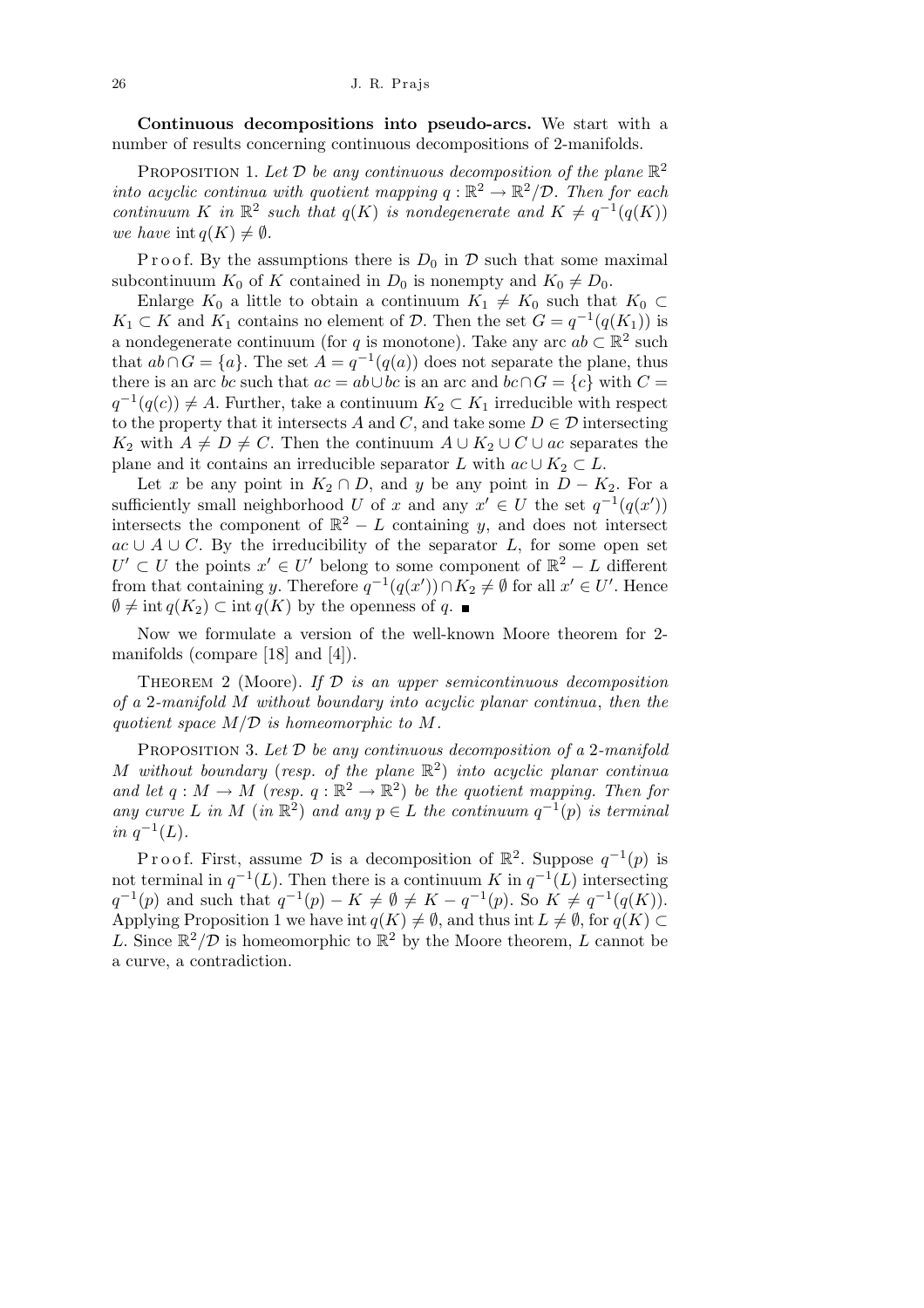If  $D$  is a decomposition of M, we take a neighborhood U of p in  $M/D$ homeomorphic to  $\mathbb{R}^2$  (*M*/*D* is homeomorphic to *M* by the Moore theorem— Theorem 2). Then we prove that  $q^{-1}(p)$  is terminal in  $q^{-1}(L_0)$ , where  $L_0$ is the component of  $L \cap U$  containing *p*. This implies that  $q^{-1}(p)$  is also terminal in  $q^{-1}(L)$ .

The following theorem is a generalized version of Lewis' result from [11].

Theorem 4 (Lewis). *Let X be a curve and D be a continuous decomposition of X such that each element of D is either a point or a pseudo-arc terminal in X*, *and the quotient space is a pseudo-arc. Then X is a pseudoarc.*

P r o o f. Let  $q_0: X \to \mathcal{D}$  be the quotient mapping, and let  $\widehat{X}$  be a continuous curve of pseudo-arcs with quotient space *X* and quotient map *q*<sub>1</sub> defined in [12]. Consider the composition  $q = q_0 \circ q_1$ , which is open and monotone, and observe that the point inverses of *q* are terminal in  $\hat{X}$ . Let  $D \in \mathcal{D}$ . If *D* is a point, then  $q^{-1}(D)$  is a pseudo-arc. If *D* is a pseudo-arc, then  $q^{-1}(D)$  is a pseudo-arc by [11]. Thus  $\widehat{X}$  is a pseudo-arc by [11]. Since *X* is a monotone image of the pseudo-arc  $\hat{X}$ , it is itself a pseudo-arc.

In [17] Lewis and Walsh proved Anderson's announcement stating that the plane admits a continuous decomposition into pseudo-arcs. Now we prove a version of this theorem for any 2-manifold without boundary.

Theorem 5. *Each* 2*-manifold without boundary admits a continuous decomposition into pseudo-arcs.*

Proof. Let  $C_1, \ldots, C_n$  be 2-cells in *M* such that  $M = \text{int } C_1 \cup \ldots \cup C_n$ int  $C_n$ . For any  $i \in \{1, \ldots, n\}$  take a continuous decomposition of int  $C_i$  into pseudo-arcs (see [17]) such that the diameters of the elements approximating  $\mathrm{bd}\, \mathcal{C}_i$  converge to 0. Extend this decomposition to M taking singletons in *M* − int  $C_i$ . Then the quotient space is homeomorphic to *M* (Theorem 2). Let  $q_i : M \to M$  be the quotient mapping additionally satisfying  $q_i(x) = x$ for all  $x \in M - C_i$ . Then the  $q_i$  are monotone and open, and the sets  $q_i^{-1}(p)$ are either points or pseudo-arcs. Let  $q = q_n \circ \dots \circ q_1$ . Then *q* is a monotone, open mapping from *M* onto *M* with all point inverses nondegenerate.

We show that all these point inverses are pseudo-arcs. Indeed, for any  $p \in M$  the set  $P = q_1^{-1}(q_2^{-1}(p))$  is either a curve or a singleton, for the mappings  $q_1$ ,  $q_2$  are open and monotone. Thus the set *P* has a continuous decomposition with elements either points or terminal pseudo-arcs (Proposition 3), and with quotient space either a pseudo-arc or a point. Hence *P* is either a pseudo-arc (Theorem 4) or a point. Continuing this argument inductively, we prove all the sets  $q^{-1}(p)$  to be pseudo-arcs. These sets form the required decomposition.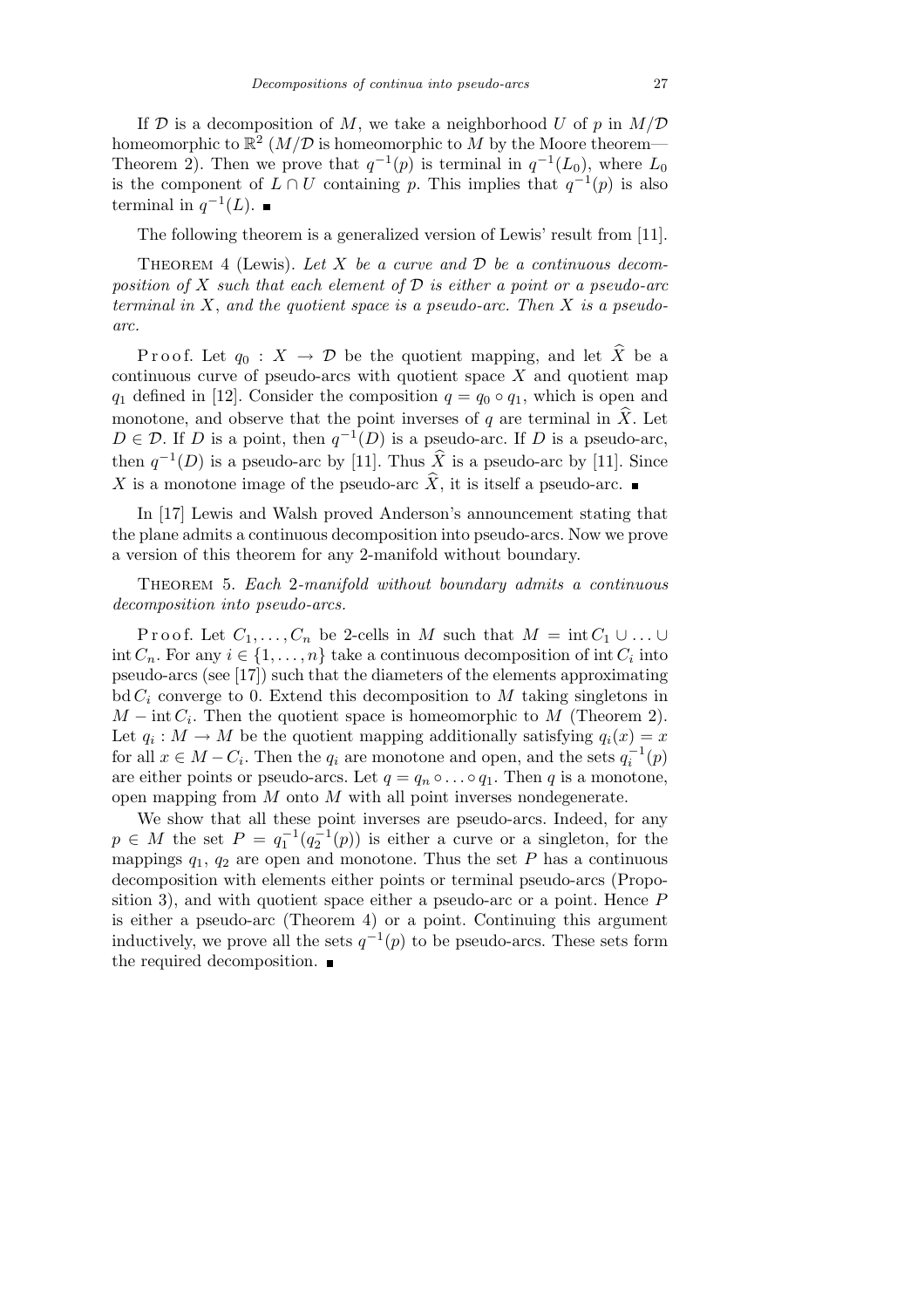The following lemma is crucial. To prove it, we employ the most essential tool in this paper, a continuous decomposition of the annulus into pseudoarcs, presented by the author in [20].

Lemma 6. *Let D be an element of a continuous decomposition D of the plane*  $\mathbb{R}^2$  *into pseudo-arcs, and let*  $p \in D$ *. Then for each*  $\varepsilon > 0$  *there is a*  $\delta > 0$  *such that for each* 2*-cell neighborhood C of p with* diam  $C < \delta$  *there exists a continuous decomposition*  $\mathcal{D}'$  *of*  $M = \mathbb{R}^2 - \text{int } C$  *into pseudo-arcs such that*  $dist(D, D') < \varepsilon$  *for each*  $D' \in (\mathcal{D}' - \mathcal{D}) \cup (\mathcal{D} - \mathcal{D}')$ .

P r o o f. Let  $q : \mathbb{R}^2 \to \mathbb{R}^2$  be a quotient mapping of D with  $p' = q(p)$ . Let  $\sigma > 0$  be so small that  $dist(q^{-1}(r), D) < \varepsilon$  for each  $r \in N_{\sigma}(p')$ . Consider the following decomposition  $\mathcal{D}_1$  of  $\mathbb{R}^2$ :

 $\mathcal{D}_1 = \{q^{-1}(y) : y \in \text{cl } N_{\sigma/4}(p')\} \cup \{\{x\} : q(x) \notin \text{cl } N_{\sigma/4}(p')\}.$ 

It is upper semicontinuous, and, by the Moore theorem, the quotient space is the plane. Define  $X = \mathbb{R}^2 - q^{-1}(N_{\sigma/2}(p'))$  and let  $\delta > 0$  be such that  $N_{\delta}(p) \subset \mathbb{R}^2 - X$ . Take a quotient mapping  $q_1 : \mathbb{R}^2 \to \mathbb{R}^2$  of  $\mathcal{D}_1$ , additionally assuming that  $q_1(p) = p$ ,  $q_1(x) = x$  for  $x \in X$ , and  $C = q_1(q^{-1}(\text{cl }N_{\sigma/4}(p')))$ is an arbitrarily chosen 2-cell neighborhood of *p* in  $N_{\delta}(p) \subset \mathbb{R}^{2} - X$ . Thus  $M = \mathbb{R}^2 - \text{int } C = \mathbb{R}^2 - q_1(q^{-1}(N_{\sigma/4}(p'))).$ 

In [20], actually, two essentially different decompositions of the annulus into pseudo-arcs were constructed: with a circle and with an annulus as quotient space. Now we use the second one, modifying it as follows. Choose one of the boundary circles of the annulus, and shrink to points all those pseudo-arcs in the decomposition which intersect this circle. We obtain again a topological annulus (by the Moore theorem) with a continuous decomposition into pseudo-arcs and singletons in one of the boundary simple closed curves.

Consider such a decomposition  $\mathcal{D}'_2$  of the annulus  $A = \{x \in \mathbb{R}^2 : \sigma/4 \leq \sigma/4\}$  $d(p', x) \leq \sigma$ , additionally assuming that  $\mathcal{D}'_2$  has singletons in  $\{x \in \mathbb{R}^2 :$  $d(p, x) = \sigma$ , and each element of  $\mathcal{D}'_2$  intersects the annulus  $A_1 = \{x \in$  $\mathbb{R}^2$  :  $\sigma/2 \leq d(p',x) \leq \sigma$ . Extend  $\mathcal{D}'_2$  to the decomposition  $\mathcal{D}_2$  of  $Y =$  $\mathbb{R}^2 - N_{\sigma/4}(p')$  taking singletons in  $Y - A$ . Then

$$
\mathcal{D}' = \{q_1(q^{-1}(F)) : F \in \mathcal{D}_2\}
$$

is the required decomposition of *M*. Indeed, obviously, it is well defined and continuous. Further, since *q* is open, the sets  $q^{-1}(F)$  are curves for  $F \in \mathcal{D}_2$ . Their continuous decompositions into elements of  $\mathcal D$  consist of terminal pseudo-arcs only (Proposition 3), and the quotient space is either a pseudo-arc or a point. Thus the sets  $q^{-1}(F)$  are pseudo-arcs (Theorem 4). Hence so are their nondegenerate, monotone images  $q_1(q^{-1}(F))$ .

Let  $D' \in \mathcal{D}' - \mathcal{D}$ . Observe that then  $D' = q_1(q^{-1}(F))$  for some nondegenerate  $F \in \mathcal{D}'_2$ . Thus *F* contains a point *r* of  $A_1$ , and  $D'$  contains the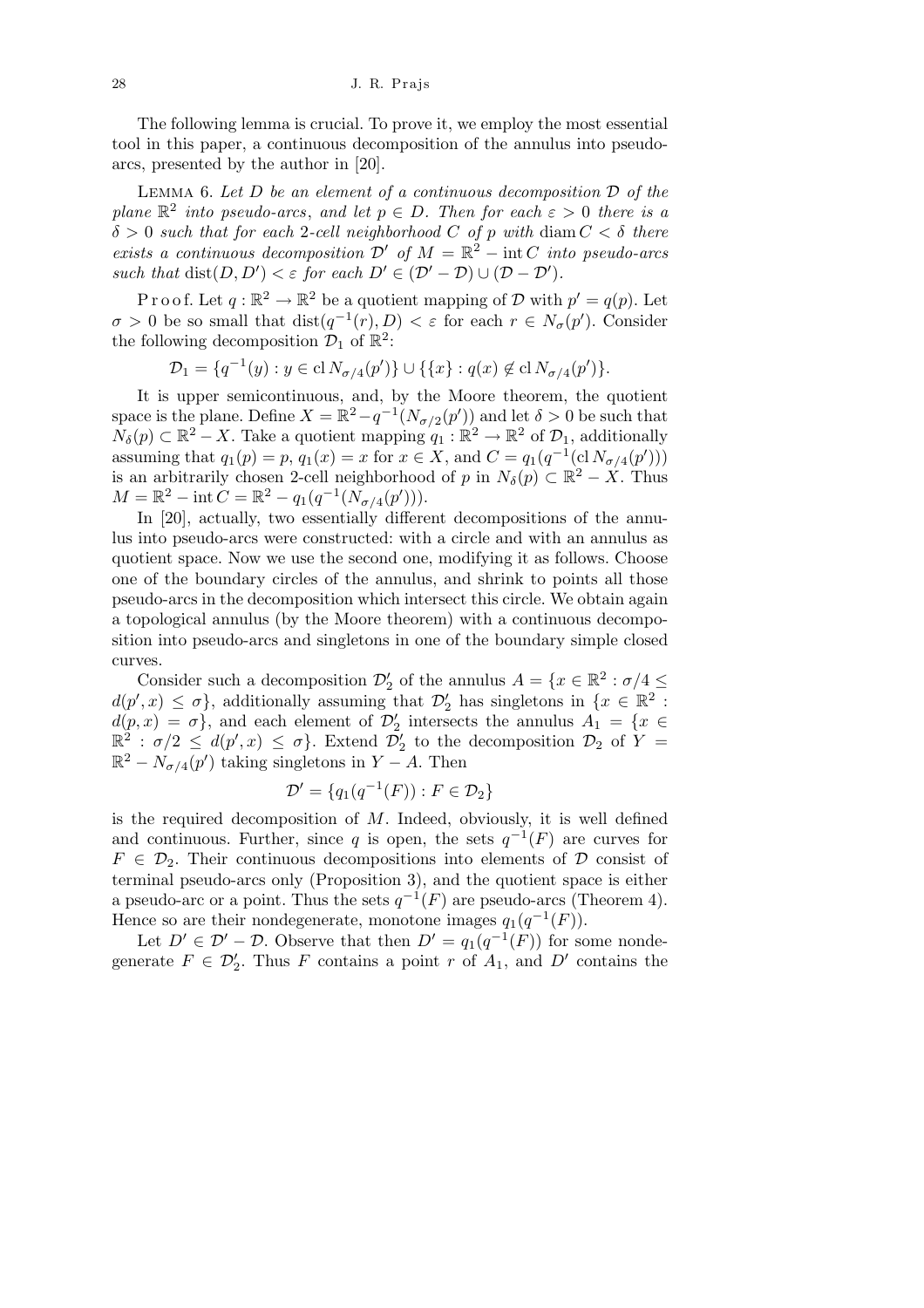pseudo-arc  $q^{-1}(r) = q_1(q^{-1}(r)) \in \mathcal{D}$  which satisfies dist $(q^{-1}(r), D) < \varepsilon$ by the assumption. Therefore  $D \subset N_{\varepsilon}(D')$ . On the other hand,  $D' \subset$ *q*<sub>1</sub>( $q^{-1}(N_{\sigma}(p'))$ ) ⊂  $q_1(N_{\varepsilon}(D))$  ⊂  $N_{\varepsilon}(D)$ . (The last inclusion follows from the inclusion  $q^{-1}(N_{\sigma/2}(p')) \subset N_{\varepsilon}(D)$  and the definition of  $q_1$ .) Hence dist $(D, D')$ *< ε*.

If  $D' \in \mathcal{D} - \mathcal{D}'$ , then  $D' = q^{-1}(r)$  for some  $r \in N_{\sigma}(p')$ , and thus  $dist(D, D') < \varepsilon$  by the assumption.

Remark 6a. Observe that the property described in the above lemma is topological, and does not depend on the particular metric on  $\mathbb{R}^2$ .

Now we formulate a variant of Lemma 6 for any 2-manifold *M* (with or without boundary). Let *D* be a continuous decomposition of *M* into pseudo-arcs with quotient map  $q$ , and let  $D$  be an element of  $D$  containing no boundary point of *M*. By the Moore theorem there exists an open neighborhood *U* of *D* homeomorphic to the plane such that  $q^{-1}(q(U)) = U$ . Applying Lemma 6 to *U* (see Remark 6a) we obtain the next lemma.

Lemma 7. *Let D be an element of a continuous decomposition D of a* 2*-manifold M* (*with or without boundary*) *into pseudo-arcs such that D contains no boundary point of*  $M$ , *and let*  $p \in D$ *. Then for each*  $\varepsilon > 0$ , *there is a*  $\delta > 0$  *such that for each* 2-*cell neighborhood C of p with* diam  $C < \delta$ *there exists a continuous decomposition*  $\mathcal{D}'$  *of*  $M' = M - \text{int } C$  *into pseudoarcs satisfying*:

(i) dist $(D, D') < \varepsilon$  for each  $D' \in (\mathcal{D}' - \mathcal{D}) \cup (\mathcal{D} - \mathcal{D}')$ ,

(ii) each element of  $D$  containing a boundary point of  $M$  belongs to  $D'$ , *and*

(iii) *if no element of D contains two different boundary points of M*, *then*  $\mathcal{D}'$  has the same property in  $M'$ .

REMARK 7a. Observe that  $dist_2(\mathcal{D}, \mathcal{D}') < 2\varepsilon$  for  $\mathcal{D}, \mathcal{D}'$  as in the lemma.

Any 2-manifold with boundary may be obtained from a 2-manifold without boundary by deleting finitely many interiors of 2-cells. Thus, by Theorem 5 and Lemma 7, each 2-manifold *M* with boundary admits a continuous decomposition into pseudo-arcs. Moreover, this decomposition can be chosen to have only elements containing at most one boundary point. Applying the Moore theorem one can easily verify that the quotient space is then homeomorphic to *M*.

Theorem 8. *Each* 2*-manifold M* (*with or without boundary*) *admits a continuous decomposition into pseudo-arcs with quotient space homeomorphic to M.*

There is no internal characterization of all continua embeddable in surfaces. Evidently, such continua must be locally planar. The example of a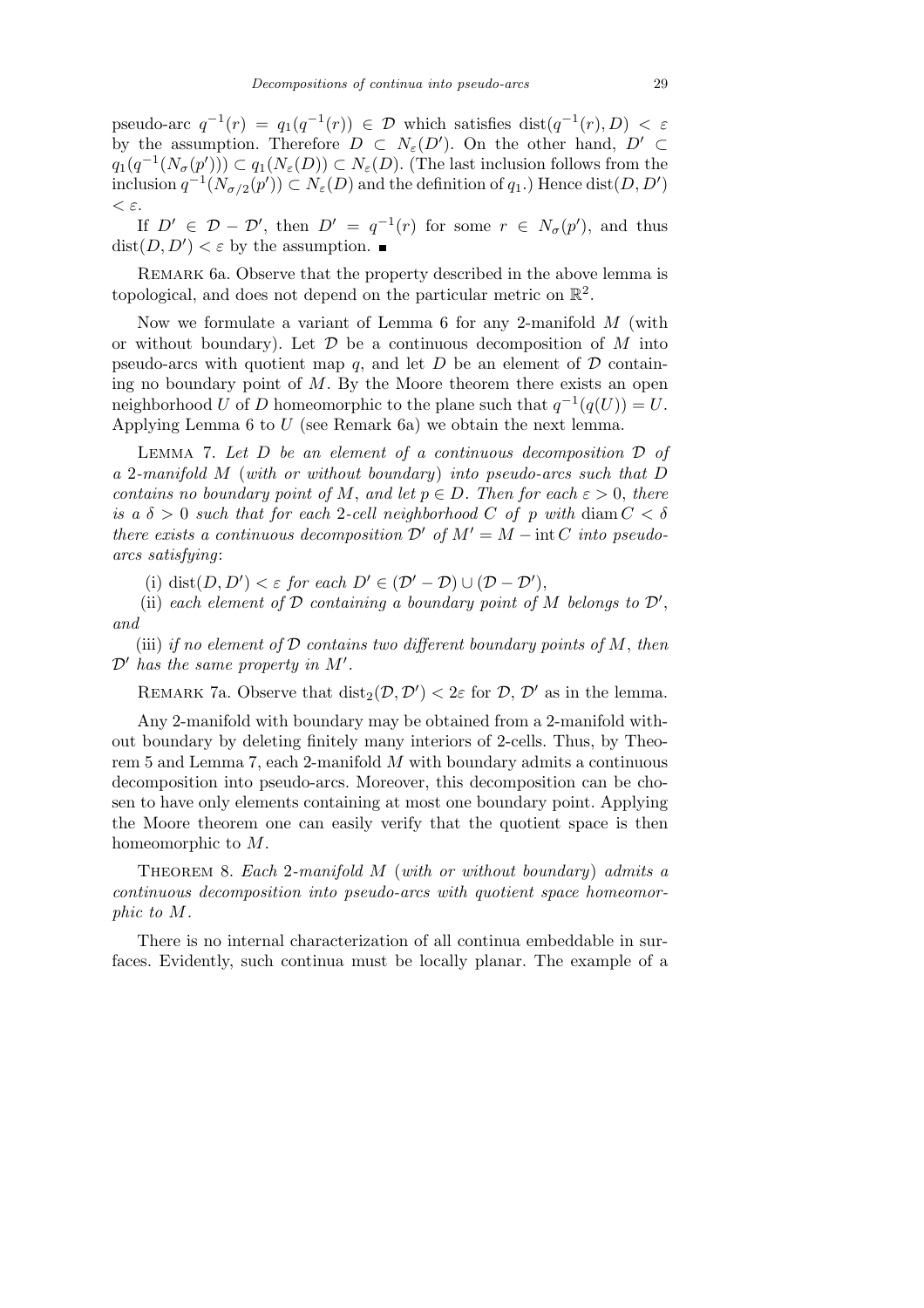solenoid shows that this condition is not sufficient. However, locally planar Peano continua are known to be embeddable into surfaces [2]. Since this result of Bajguz has not been published yet, we present the following less general (but suitable for our purposes) proposition.

Proposition 9. *Each locally connected*, *locally planar continuum X with no local separating point is embeddable in a* 2*-manifold. Moreover* , *the embedding*  $e: X \to M$  *can be chosen so that*  $M$  *is a* 2*-manifold without boundary*, *and*  $\mathbf{r}$ 

$$
e(X) = M - \bigcup_{n} \text{int } C_n
$$

*for some* (*possibly finite or empty*) *null sequence {Cn} of mutually disjoint* 2*-cells in M.*

Proof. By the assumptions *X* admits a finite cover  $\{U_1, \ldots, U_n\}$  of open, connected subsets such that each  $U_i$  is contained in the interior of a 2-cell  $D_i$ . Additionally, we can assume that  $D_1 \cup \ldots \cup D_n$  is a compact metric space satisfying  $D_i \cap D_j \subset X$  for  $i \neq j$  and  $D_i \cap X = \text{cl } U_i$ . Let  $\varepsilon > 0$ be the Lebesgue number of the covering  $\{U_1, \ldots, U_n\}$  of *X*. Consider the family *F* of all simple closed curves in *X* having diameters less than  $\varepsilon/2$ which do not separate *X*. Observe that if  $Y \in \mathcal{F}$ , then  $Y \subset U_i$  for some *i*, and if  $Y \subset U_i$  for some *i*, then Y is the boundary of some complementary domain  $C(Y, i)$  of  $U_i$  in  $D_i$ . Further, note that the elements of  $\mathcal F$  are mutually disjoint. Indeed, if two different elements  $Y_1$ ,  $Y_2$  of  $\mathcal F$  had a common point  $p$ , then they would be contained in some  $U_i$ , and thus  $p$  would be a local separating point of  $U_i$ . Consequently, it would be a local separating point of *X*, a contradiction.

We prove that all the sets  $C(Y, i)$  for  $Y \in \mathcal{F}$  (and thus also the elements of  $\mathcal{F}$ ) form a null sequence. In fact, otherwise some  $D_i$  would contain an infinite sequence of mutually disjoint complementary domains  $C(Y_k, i)$  with diameters greater than some fixed  $\delta > 0$ , converging to some  $Y_0 \subset D_i \cap X$ , and thus  $X$  would not be locally connected at some points of  $Y_0$ , contrary to the assumption.

For any  $Y \in \mathcal{F}$  fix one set  $C_Y = C(Y, i)$ . Observe that different  $C_Y$  are mutually disjoint, form a null sequence and  $X \cap C_Y = \emptyset$  for  $Y \in \mathcal{F}$ . Let  $M' = X \cup \bigcup \{C_Y : Y \in \mathcal{F}\}\.$  Given  $Y \in \mathcal{F}$ , by the Schönflies theorem, each 2-cell  $Y \cup C(Y, j)$  can be homeomorphically mapped onto  $Y \cup C_Y$  with all points of *Y* invariant. Thus  $M'$  has a finite covering composed of the sets homeomorphic to the sets  $U_i \cup \bigcup \{C(Y, i) : Y \in \mathcal{F}, Y \subset U_i\} \subset D_i$ . So, M' is a locally connected, 2-dimensional continuum with no local separating point such that all sufficiently small simple closed curves separate  $M'$ . Hence it is a surface by Young's result  $(24)$ , Th. 4.1). Finally,  $M'$  can be considered as a subspace of a 2-manifold  $\tilde{M}$  without boundary such that  $M - M'$  is a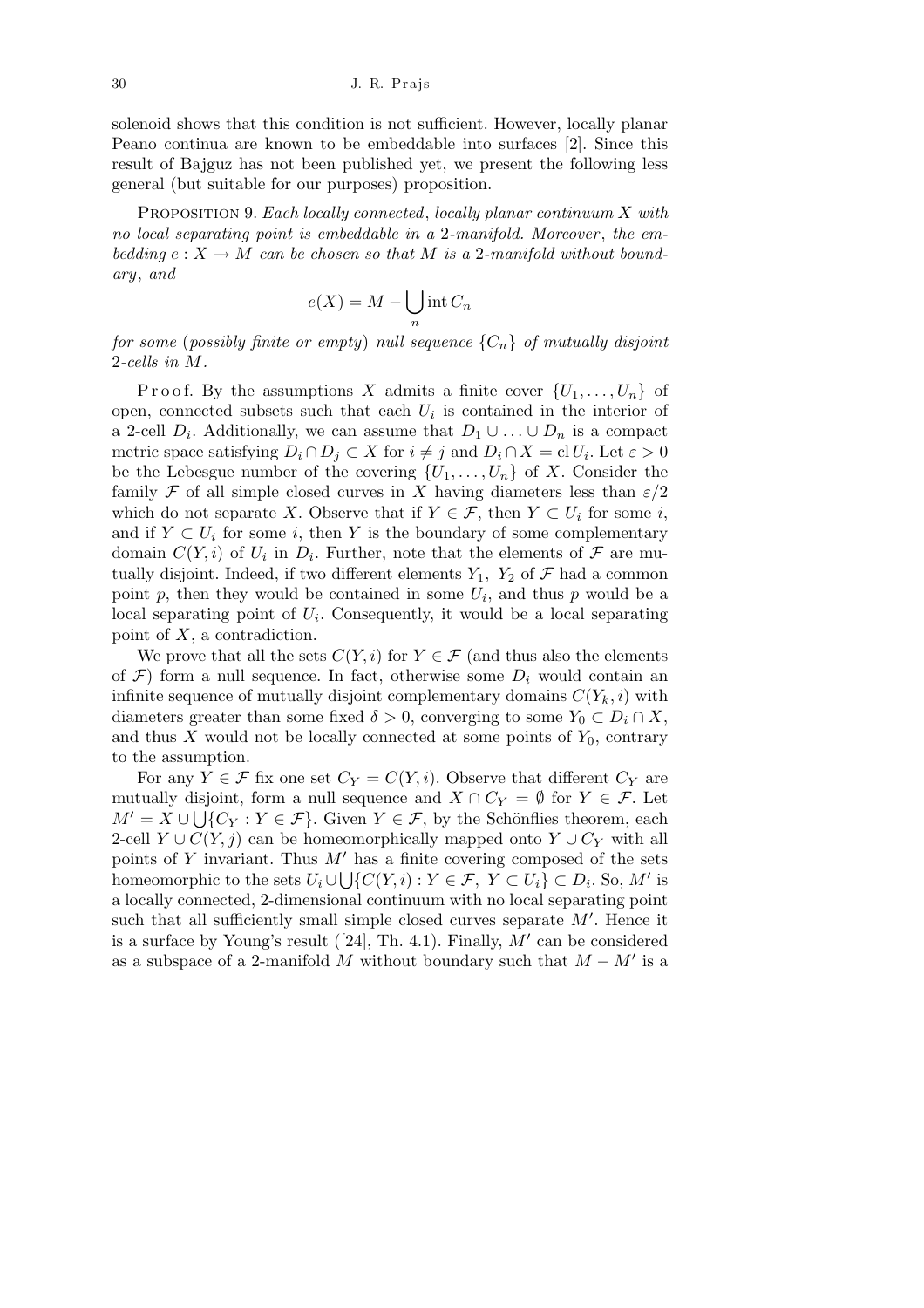finite union of interiors of mutually disjoint 2-cells. We can take these 2-cells together with the 2-cells  $Y \cup C_Y$  for the required sets  $C_n$ .

The next theorem was essentially proved by Whyburn [23] for the 2 sphere, and generalized for any 2-manifold by Borsuk [4].

Theorem 10 (Whyburn, Borsuk). *Let M be a* 2*-manifold without boundary*, and let  $\{C_n\}$  and  $\{C'_n\}$  be null sequences of mutually disjoint 2-cells in *M such that*  $\mathbf{r}$  $\mathbf{r}$ 

$$
\mathrm{cl}\left(\bigcup_{n} C_{n}\right)=\mathrm{cl}\left(\bigcup_{n} C'_{n}\right)=M.
$$

*Then there is a homeomorphism*  $h : M \to M$  *such that* 

$$
h\left(\bigcup_n C_n\right) = \bigcup_n C'_n.
$$

The following lemma is a variation of a known property. For example it was used (for  $\mathcal F$  consisting of a single continuum) to prove that all pseudoarcs in  $\mathbb{R}^n$   $(n > 1)$  form a  $G_{\delta}$ -set [3]. The proof is natural and easy, so we omit it.

LEMMA 11. Let  $\mathcal F$  be a compact family of  $\varepsilon$ -chainable (*resp.*  $\varepsilon$ -hereditarily *indecomposable*) *continua in a compact space X. Then there exists a*  $\delta > 0$ *such that for each continuum*  $K \in N_{\delta}(\mathcal{F}) \subset C(X)$ ,  $K$  *is*  $\varepsilon$ *-chainable* (*resp. ε-hereditarily indecomposable*)*. In other words*, *the family of all ε-chainable* (*resp.*  $\varepsilon$ -hereditarily indecomposable) continua is open in  $C(X)$ .

Now we introduce the following concept of an *ε*-*continuous decomposition*, which will be used in the main construction of the paper.

DEFINITION 1. Let *X* be a metric space, and let  $\mathcal F$  be a compact family (as a subspace of  $2^X$ ) of compact subsets of *X*. Then *F* is called an *εcontinuous decomposition* provided there exists a  $\delta > 0$  such that for all  $A, B \in \mathcal{F}$  if  $\widehat{d}(A, B) < \delta$ , then dist $(A, B) < \varepsilon$ .

Note that in the above definition the elements of  $\mathcal F$  may not be mutually disjoint, and they may not cover *X*.

OBSERVATION 12. Let X and  $\mathcal F$  be as in the above definition. Then  $\mathcal F$ **is a continuous decomposition of**  $\bigcup$  *F if and only if F is an ε*-continuous *decomposition for each*  $\varepsilon > 0$ *.* 

LEMMA 13. Let  $X$  and  $F$  be as above. If  $F$  is an  $\varepsilon$ -continuous decom*position, then there exists a*  $\sigma > 0$  *such that for each compact family*  $\mathcal{F}'$ *of compact subsets of X satisfying*  $dist_2(\mathcal{F}, \mathcal{F}') < \sigma$ , the family  $\mathcal{F}'$  is also *an ε-continuous decomposition. In other words*, *the set of all ε-continuous decompositions is open in*  $2^{2^X}$ *.*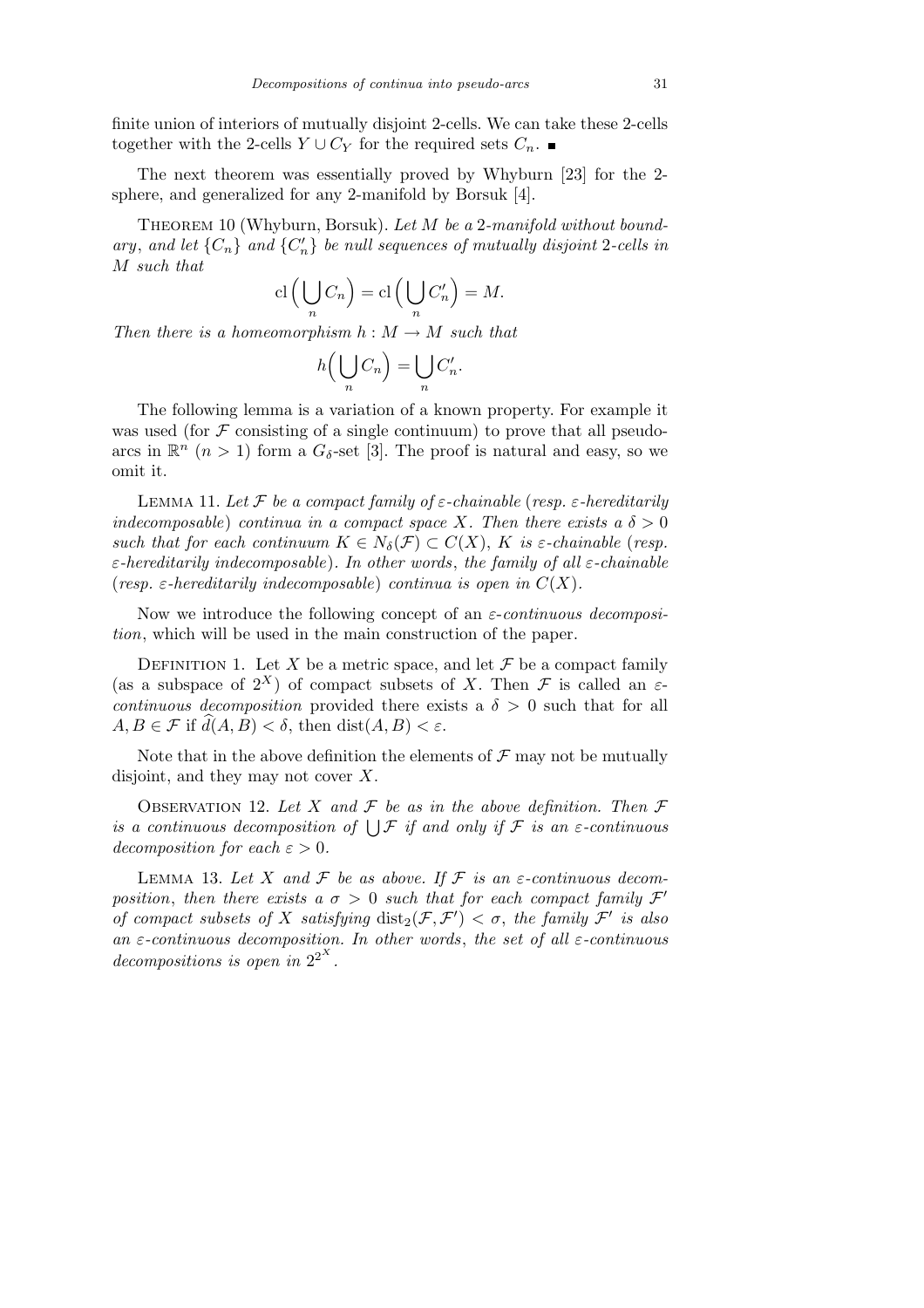P r o o f. Let  $\mathcal{F} \subset 2^X$  be an  $\varepsilon$ -continuous decomposition. Suppose there are compact families  $\mathcal{F}_n \subset 2^X$  converging to  $\mathcal{F}$  such that no  $\mathcal{F}_n$  is an *ε*-continuous decomposition. Let  $\delta > 0$  be the number guaranteed by the definition of the *ε*-continuous decomposition for  $\mathcal{F}$ . Then for each *n* there  $K_n, L_n \in \mathcal{F}_n$  such that  $\widehat{d}(K_n, L_n) < \delta/2$  and  $\text{dist}(K_n, L_n) \geq \varepsilon$ . Since  $F \cup \bigcup \{\bigcup \mathcal{F}_n : n = 1, 2, \ldots\}$  is compact, we may assume that the sets *K<sub>n</sub>*,  $L_n$  converge to some  $K, L \in \mathcal{F}$ , respectively. Thus  $\hat{d}(K, L) \leq \delta/2 < \delta$ , while dist $(K, L) \geq \varepsilon$ , contrary to the definition of  $\delta$ .

Now we start the construction of continuous decompositions into pseudoarcs of Peano continua in 2-manifolds with no local separating point.

**The Main Construction.** Let *A* be the set of all sequences  $(a_0, a_1, \ldots)$  $\in \{0,1\}^\omega$  with  $a_0 = 0$ . For sequences in *A* with almost all entries 0 we let  $(a_0, \ldots, a_n, 0, 0, \ldots) = (a_0, \ldots, a_n).$ 

Fix any 2-manifold *M* without boundary. We construct a null sequence  ${C_n}$  of mutually disjoint 2-cells in *M*, a family of decompositions  $\mathcal{D}(\boldsymbol{a})$ of  $M(a) = M - \bigcup \{\text{int } C_i : a_i = 1\}$  (where  $a = (a_0, a_1, ...)$  ∈ A) into pseudo-arcs and positive numbers  $\varepsilon_n$  such that:

 $(1)$   $3\varepsilon_0 < \inf{\{\operatorname{diam} D : D \in \mathcal{D}(a_0)\},\}$ 

- (2) for each  $a = (a_0, \ldots, a_n) \in \mathcal{A}$  and each  $D \in \mathcal{D}(a)$ , *D* contains at most one boundary point of a complementary domain of  $M(\boldsymbol{a})$  in  $M$ ,
- (3) for each  $\mathcal{F} \in C^2(M)$  and for each  $(a_0, \ldots, a_n) \in \mathcal{A}$  if dist<sub>2</sub>( $\mathcal{F}, \mathcal{D}(a_0, \ldots, a_n)$ )  $(1/(n+1))$  *<*  $2\varepsilon_n$ *,* then *F* is a  $(1/(n+1))$ -continuous decomposition composed of  $(1/(n+1))$ -chainable and  $(1/(n+1))$ -hereditarily indecomposable continua,
- (4) dist<sub>2</sub>( $\mathcal{D}(a_0, \ldots, a_n)$ ,  $\mathcal{D}(a_0, \ldots, a_n, 1)$ )  $< \varepsilon_n$  for each  $(a_0, \ldots, a_n) \in \mathcal{A}$ ,
- (5) diam  $C_n < \varepsilon_{n-1}$ ,
- (6)  $2\varepsilon_n < \varepsilon_{n-1}$ , and
- (6)  $z \in n < \varepsilon_{n-1}$ , and<br>
(7)  $cl(\bigcup \{C_i : i = 1, 2, ...\}) = M.$

Let  $M(a_0) = M$  and let  $\mathcal{D}(a_0)$  be a fixed continuous decomposition of *M* into pseudo-arcs (see Theorem 5). Fix an  $\varepsilon_0 > 0$  so small that (1) and (3) hold for  $n = 0$  (see Observation 12 and Lemmas 11 and 13).

Assume that for some fixed *k* there are already constructed: mutually disjoint 2-cells  $C_1, \ldots, C_k$  in M, positive numbers  $\varepsilon_0, \ldots, \varepsilon_k$  and continuous decompositions  $\mathcal{D}(\boldsymbol{a})$  of  $M(\boldsymbol{a})$  for all  $\boldsymbol{a} = (a_0, \ldots, a_k) \in \mathcal{A}$  satisfying conditions  $(2)$ –(6) for  $0 \le n \le k$ . For any  $a = (a_0, \ldots, a_k) \in A$  let  $B(a)$  be the union of all elements of  $\mathcal{D}(\boldsymbol{a})$  containing a boundary element of  $M(\boldsymbol{a})$ , i.e. containing a point from bd  $C_i$  for some  $i \in \{1, \ldots, k\}$  such that  $a_i = 1$ . Observe that *B*(*a*) is a boundary set in *M*(*a*). Let  $B_k = \bigcup \{B(\boldsymbol{a}) : \boldsymbol{a} = (a_0, \ldots, a_k) \in A\},$ and  $M_k = M(0, 1, \ldots, 1) = M - (\text{int } C_1 \cup \ldots \cup \text{int } C_k)$ . Then  $B_k \cap M_k$  is a closed boundary set in *Mk*.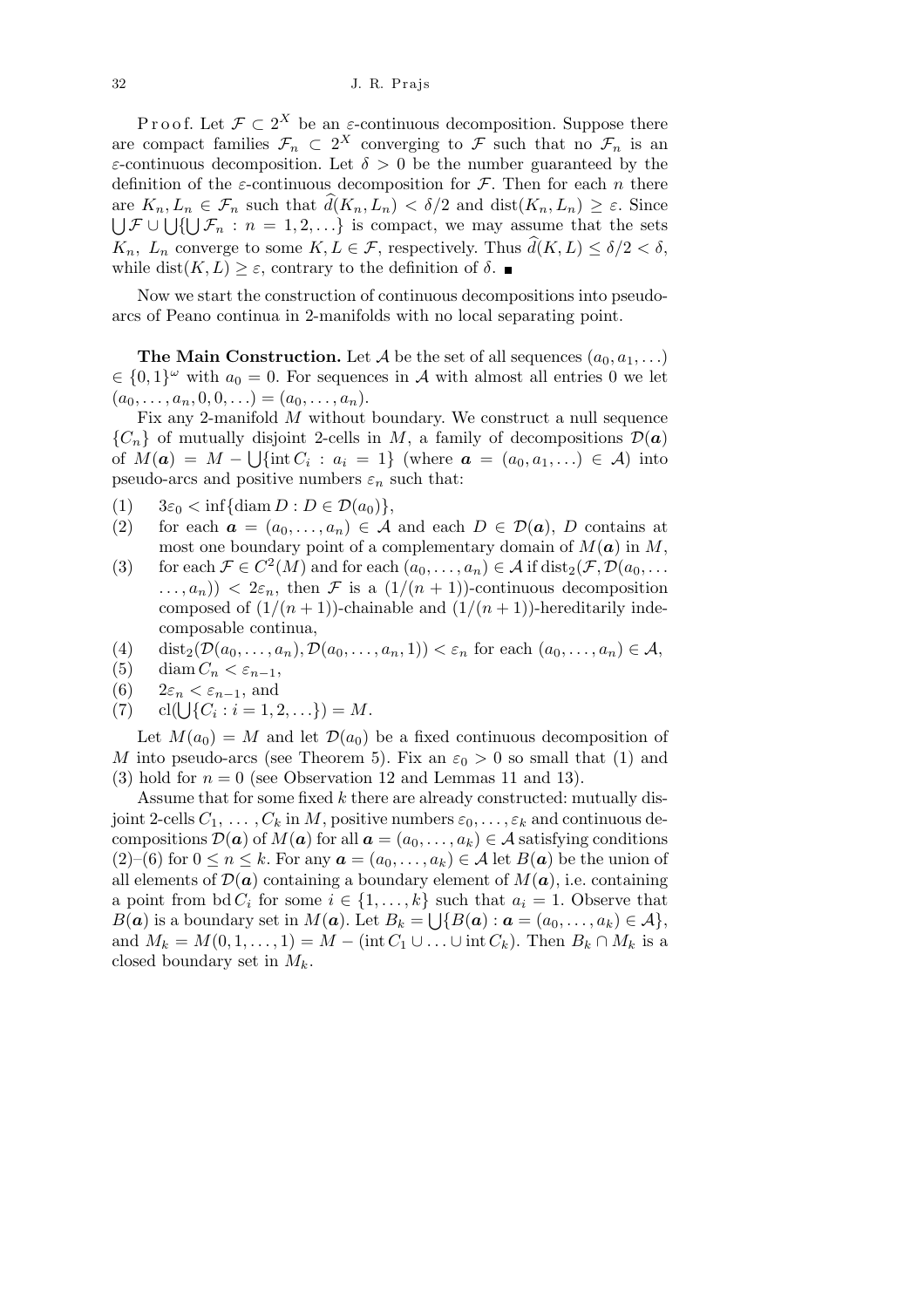Fix a point  $p_{k+1} \in M_k - B_k$  such that some ball in M contained in  $M_k - B_k$  with center  $p_{k+1}$  has the maximal radius among all balls in *M* contained in  $M_k - B_k$ . For any  $a = (a_0, \ldots, a_k) \in \mathcal{A}$  we take a  $\delta > 0$ guaranteed by Lemma 7 for  $M(a)$ , the decomposition  $\mathcal{D}(a)$ ,  $p = p_{k+1}$  and for  $\varepsilon = \varepsilon_k/2$ . Then we take a 2-cell neighborhood  $C_{k+1} \subset M_k - B_k$  of  $p_{k+1}$  with diameter less than  $\varepsilon_k$  and less than each  $\delta$  chosen above for any  $(a_0, ..., a_k) \in A$ . Putting  $a' = (a_0, ..., a_k, 1)$ , for any  $a = (a_0, ..., a_k) \in A$ we take a decomposition  $\mathcal{D}(\boldsymbol{a}')$  of  $M(\boldsymbol{a}') = M(\boldsymbol{a}) - \text{int } C_{k+1}$  guaranteed by Lemma 7 for  $M(a)$ ,  $\mathcal{D}(a)$ ,  $p = p_{k+1}$  and  $\varepsilon = \varepsilon_k/2$ .

Observe that  $dist_2(\mathcal{D}(\boldsymbol{a}'), \mathcal{D}(\boldsymbol{a})) < \varepsilon_k$  (see Remark 7a). Next, for any  $(a_0, \ldots, a_k) \in A$  let  $\mathcal{D}(a_0, \ldots, a_k, 0) = \mathcal{D}(a_0, \ldots, a_k)$ . Finally, we choose  $\varepsilon_{k+1}$ to satisfy (6), and, by Lemmas 11 and 13, to satisfy (3) for  $n = k + 1$ . Thus conditions  $(3)-(6)$  are satisfied for  $n = k+1$  and  $(2)$  is satisfied for all  $(a_0, \ldots, a_{k+1}) \in A$ .

By induction we have constructed  $C_n$ ,  $\varepsilon_n$  for all positive integers *n*, and  $\mathcal{D}(\boldsymbol{a})$  for all  $\boldsymbol{a} \in \mathcal{A}$  with almost all entries 0, such that (1)–(6) are fulfilled. Observe that (7) is satisfied by the choice of the points  $p_n$ .

Let  $\boldsymbol{a} = (a_0, a_1, \ldots) \in \mathcal{A}$  be a fixed sequence with infinitely many entries 1. Observe that the sequence  $\mathcal{D}_n = \mathcal{D}(a_0, \ldots, a_n)$  converges in  $C^2(M)$ by (4) and (6). Let  $\mathcal{D}(\mathbf{a}) = \lim \mathcal{D}_n$ , and note that  $\bigcup \mathcal{D}(\mathbf{a}) = M(\mathbf{a})$ . Further, observe that for each *n* we have  $dist_2(\mathcal{D}(\boldsymbol{a}), \mathcal{D}_n) < 2\varepsilon_n$  again by (4) and (6). Therefore, for each *n*, the family  $\mathcal{D}(\boldsymbol{a})$  is a  $(1/n)$ -continuous decomposition composed of  $(1/n)$ -chainable and  $(1/n)$ -hereditarily indecomposable continua by (3). The elements of  $\mathcal{D}(\boldsymbol{a})$  are nondegenerate by (1), (6) and (4). Hence  $\mathcal{D}(\boldsymbol{a})$  is a continuous decomposition (Observation 12) of  $M(a)$  into nondegenerate, chainable, hereditarily indecomposable continua, i.e. into pseudo-arcs [3].

Take two different points  $x, y$  in bd  $C_i$ , bd  $C_j$ , respectively, such that  $a_i = a_j = 1$ . Then, for all  $n \ge \max\{i, j\}$ , they belong to different and invariant elements of  $\mathcal{D}_n = \mathcal{D}(a_0, \ldots, a_n)$ . Therefore (2) is satisfied for  $\mathcal{D}(\boldsymbol{a}) = \lim \mathcal{D}_n$ . The construction is complete.

In the next proposition we use the following observation.

Observation 14. *Let x and y be any two different points of a continuum X. Then the continuum*  $Y = X/\{x, y\}$ , *obtained from X by identifying x and y to a point*, *admits an essential mapping onto the circle.*

Indeed, let  $q: X \to Y$  be the quotient mapping. There exists a continuous surjection  $f: X \to [0, 1]$  such that  $f^{-1}(0) = \{x\}$  and  $f^{-1}(1) = \{y\}$ by the Urysohn lemma. Put  $g(t) = \cos 2\pi t + i \sin 2\pi t \in \mathbb{C}$  for any  $t \in [0, 1]$ , and for any  $p \in Y$  define  $h(p) = g(f(q^{-1}(p)))$ . Then *h* is a well-defined and continuous mapping from *Y* onto the unit circle in the complex plane.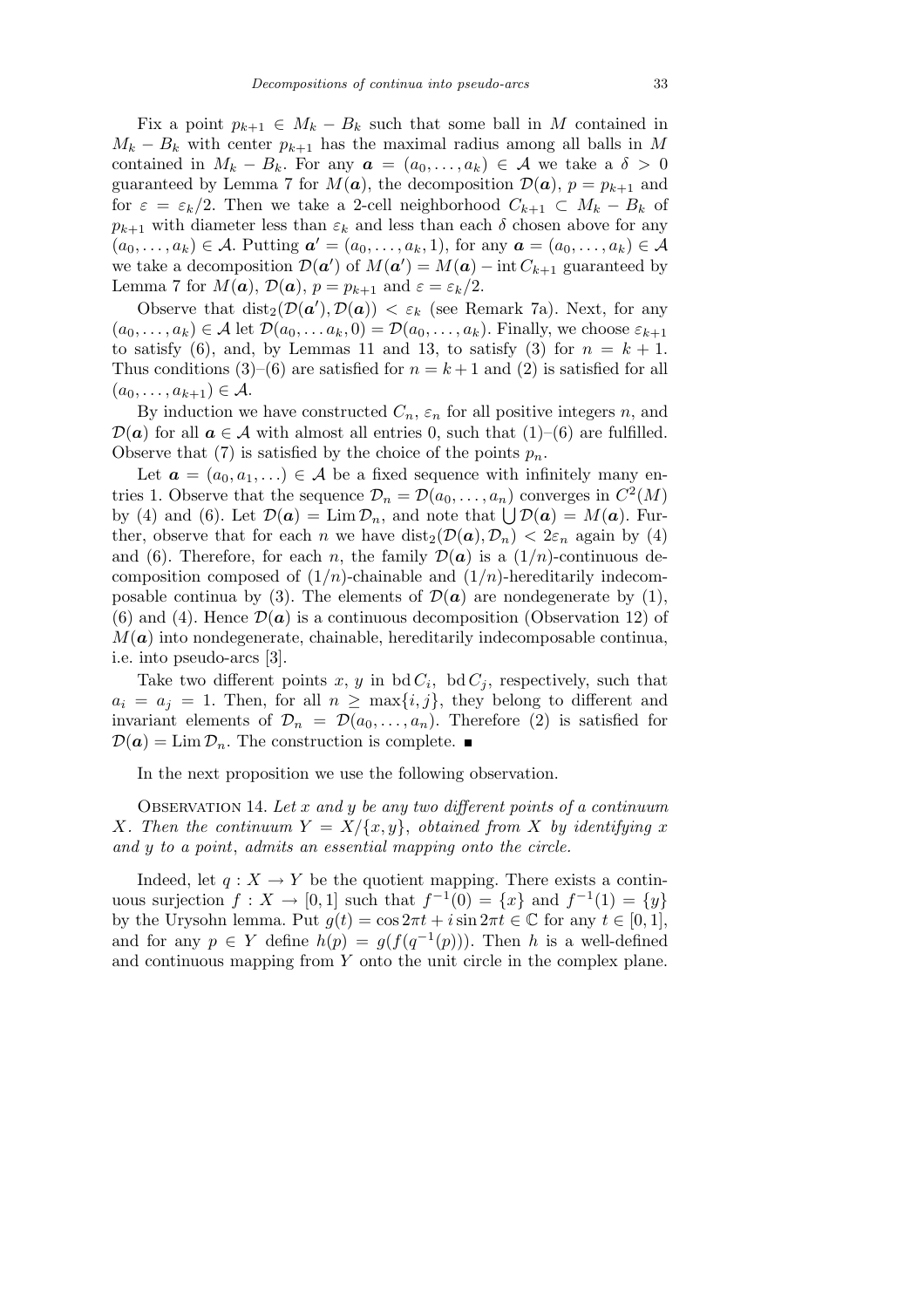Moreover, it is nonhomotopic to the constant map. The details are left to the reader. ■

Now we establish some relationship between monotone, continuous decompositions of continua and their local separating points.

Proposition 15. *Let D be a nontrivial continuous decomposition of a continuum X into continua*, *and let p be a local separating point of X. Then the element D of D containing p is either degenerate*, *or it admits an essential mapping onto the circle.*

Proof. Let P be a closed, connected neighborhood of p in X such that  $P = A \cup B$ , where *A* and *B* are closed and satisfy  $A - {p} \neq \emptyset \neq B - {p}$  and  $A \cap B = \{p\}$ . Define *X<sup>i</sup>* as the quotient space of cl(*X − P*) $\cup A \times \{1\} \cup B \times \{2\}$ under the obvious identification of  $(A \cap \text{bd } P) \times \{1\}$  with  $A \cap \text{bd } P \subset \text{cl}(X-P)$ and of  $(B \cap \text{bd } P) \times \{1\}$  with  $B \cap \text{bd } P$ . Then X<sup>*i*</sup> is a compact metric space and the natural projection  $q: X' \to X$  is continuous and has only one nontrivial point inverse, which is  $q^{-1}(p) = \{(p, 1)\} \cup \{(p, 2)\}.$ 

Denote by  $D(x)$  the element of  $D$  containing  $x$  (for  $x \in X$ ). Assume  $D(p)$ is nondegenerate. Then the component  $C_1$  containing  $p$  either of  $D(p) - A$ or of  $D(p) - B$  is nondegenerate. Assume  $C_1$  is a component of  $D(p) - B$ . Let  ${b_n}$  be a sequence of points in  $B - D(p)$  converging to p (we have int  $D(p) = \emptyset$  by the continuity of *D*). Then for each  $\varepsilon > 0$  we have  $C_1 \subset$  $N_{\varepsilon}(D(b_n))$  for almost all *n*. Thus some points of  $D(b_n) \cap A$  approximate *p*. Therefore the continua  $q^{-1}(D(b_n))$  converge to  $q^{-1}(D(p)) = q^{-1}(D(p) - p)$ *{p}*) *∪ {*(*p,* 1)*,*(*p,* 2)*}*. So, *q −*1 (*D*(*p*)) is a continuum.

From Observation 14 applied to  $D(p)$  and  $q^{-1}(D(p))$ , it follows that  $D(p)$ admits an essential mapping onto the circle.

The following result summarizes the above investigation. It comprises a complete characterization of all locally planar Peano continua admitting a continuous decomposition into pseudo-arcs (into nondegenerate acyclic continua).

Main Theorem 16. *For each locally planar* , *locally connected continuum X the following conditions are equivalent*:

(a) *X admits a continuous decomposition into pseudo-arcs*,

(b) *X admits a continuous decomposition into nondegenerate*, *acyclic continua*,

(c) *X has no local separating point*,

(d) *there exist a* 2-manifold *M* without boundary and a null sequence  $C_n$  $(p \text{ o} \text{ s} \text{ is } p \text{ in } M \text{ such that } X \text{ is } p \text{ in } M \text{ such that } X \text{ is } p \text{ in } M \text{ such that } X \text{ is } p \text{ in } M \text{ such that } X \text{ is } p \text{ in } M \text{ such that } X \text{ is } p \text{ in } M \text{ such that } X \text{ is } p \text{ in } M \text{ such that } X \text{ is } p \text{ in } M \text{ such that } X \text{ is } p \text{ in } M \text{ such that } X \text{ is } p \text{ in } M \text{ such that } X \text{ is } p \text{ in } M \text{ such that } X$ *homeomorphic to*  $M - \bigcup_n \text{int } C_n$ *.*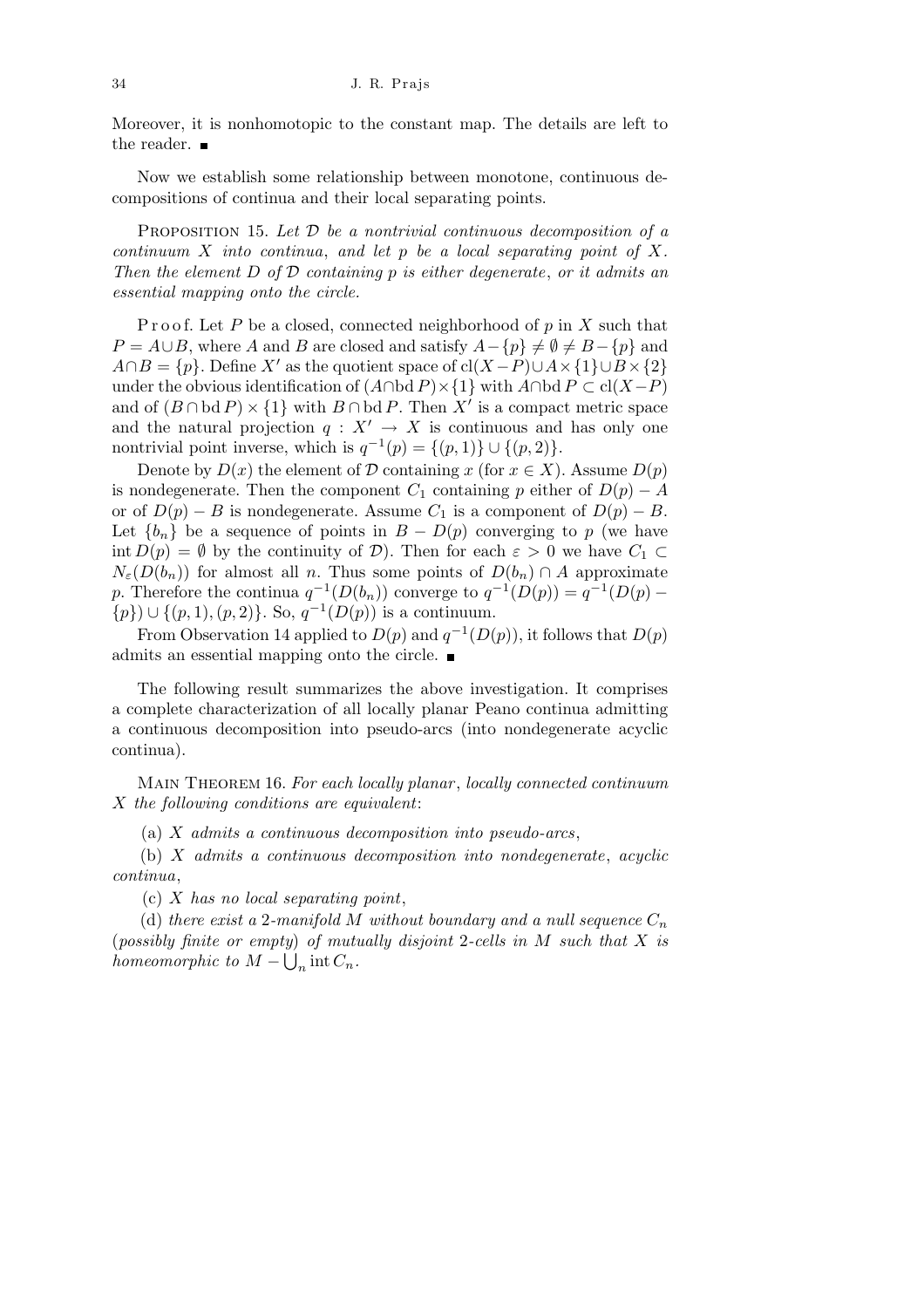*Moreover* , *the decomposition into pseudo-arcs in* (a) *can be so chosen that the quotient space again satisfies each of the equivalent conditions*  $(a)–(d)$ .

P r o o f. The implication  $(a) \Rightarrow (b)$  is obvious. Proposition 15 implies (b)*⇒*(c), and (c)*⇒*(d) follows by Proposition 9. S

Assume (d) is satisfied, i.e.  $X = M - \bigcup_n \text{int } C_n$  for some *M* and  $C_n$  as in (d). We will apply the Main Construction for the surface *M* to obtain the desired decomposition. Take a null sequence  ${F_n}$  of mutually disjoint 2-cells in *M* such that  $\{C_1, C_2, \ldots\} \subset \{F_1, F_2, \ldots\}$  and  $cl(\bigcup_n F_n) = M$ . Let  $C_n'$  be a null sequence of 2-cells in *M* obtained by the Main Construction for *M*. Then, by Theorem 10, there is a homeomorphism  $h : M \to M$  such that *h*( $\bigcup_n F_n$ ) =  $\bigcup_n C'_n$ , or equivalently, *h*(*M* −  $\bigcup_n$  int *F<sub>n</sub>*) = *M* −  $\bigcup_n$  int *C'<sub>n</sub>*. Let  $a_0 = 0, a_n = 1$  if  $h^{-1}(C'_n) = C_i$  for some *i*, and  $a_n = 0$  otherwise. Then, by the construction, the decomposition  $\mathcal{D}(\boldsymbol{a})$  of  $M(\boldsymbol{a})$  into pseudo-arcs is obtained for  $\mathbf{a} = (a_0, a_1, \ldots)$ . Thus  $X = h^{-1}(M(\mathbf{a}))$ , being a homeomorphic copy of  $M(a)$ , admits a continuous decomposition into pseudo-arcs. Hence we have  $(d) \Rightarrow (a)$ .

Moreover,  $\mathcal{D}(\boldsymbol{a})$  is so chosen that each of its elements has at most one boundary point of a complementary domain of  $M(a)$ . Extending  $\mathcal{D}(a)$  to *M* by taking singletons in  $M - M(a)$ , we obtain a topological copy of M as quotient space by the Moore theorem. Therefore the quotient space of  $\mathcal{D}(\mathbf{a})$  is topologically *M* with the interiors of some null sequence of mutually disjoint 2-cells deleted. Hence it is locally planar and locally connected with no local separating point.

Fix a 2-manifold *M* without boundary. Among locally connected subcontinua of *M* obtained by deleting interiors of a null sequence (possibly finite or empty)  ${C_n}$  of mutually disjoint 2-cells in *M*, there is a topologically unique curve. In fact, it is obtained if  $cl(\bigcup_n C_n) = M$ . Its topological uniqueness follows from Theorems 16 and 10. Denote this curve by *S*(*M*).

By the Whyburn characterization [23] of the Sierpinski universal plane curve *S* one can observe that  $S(M)$  has a basis of closed neighborhoods composed of topological copies of *S*. Therefore *S*(*M*) is an *S*-manifold. One can easily verify (compare [4]) that for all 2-manifolds  $M_1$ ,  $M_2$  without boundary,  $S(M_1)$  and  $S(M_2)$  are homeomorphic if and only if  $M_1$  and  $M_2$  are homeomorphic. From Theorem 16 we obtain the following characterization of *S*-manifolds.

Corollary 17. *For any continuum X the following conditions are equivalent*:

(a) *X is an S-manifold*,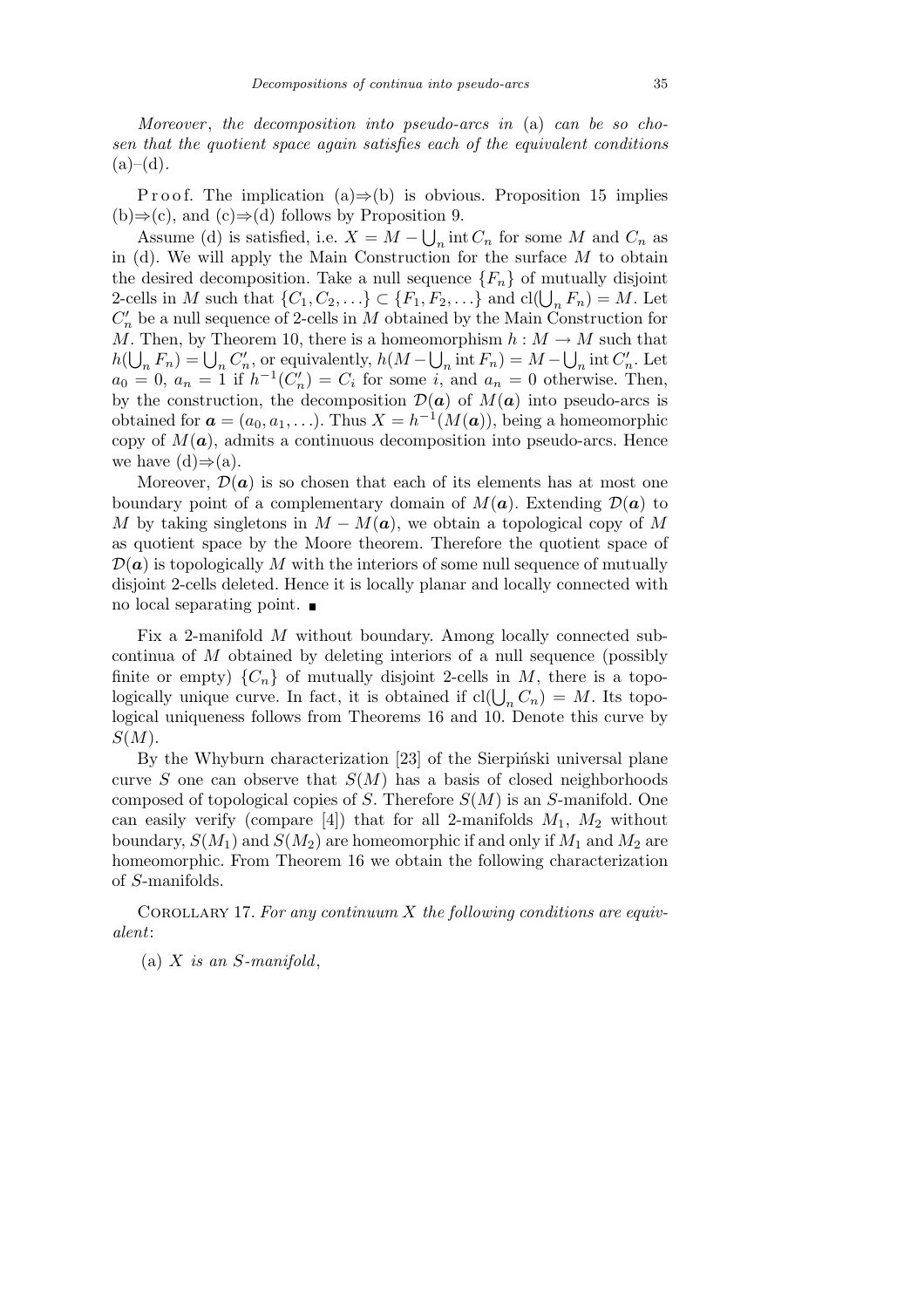(b) *X is a locally connected*, *locally planar curve with no local separating point*,

(c) *X is a locally connected*, *locally planar curve admitting a continuous decomposition into nondegenerate acyclic continua*,

(d) *X is a locally connected*, *locally planar curve admitting a continuous decomposition into pseudo-arcs such that the quotient space is homeomorphic to X.*

In the planar case (i.e. for *M* homeomorphic to the 2-sphere), we obtain the following extension of Whyburn's characterization  $[23]$  of the Sierpinski curve.

Corollary 18. *For any continuum X the following conditions are equivalent*:

(a)  $X$  *is homeomorphic to the Sierpinski universal plane curve*,

(b) *X is a locally connected planar curve with no local separating point*,

(c) *X is a locally connected planar curve admitting a continuous decomposition into nondegenerate acyclic continua*,

(d) *X is a locally connected planar curve admitting a continuous decomposition into pseudo-arcs such that the quotient space is homeomorphic to X.*

**Applications to open homogeneity.** Investigating continuous decompositions of Peano continua into pseudo-arcs was mainly inspired by questions concerning open homogeneity.

A space *X* is said to be *openly homogeneous* provided for any two points  $x, y \in X$  there is an open surjective mapping  $f: X \to X$  with  $f(x) = y$ . If the mappings *f* are to be monotone and open, we say that *X* is *homogeneous with respect to monotone open mappings* (abbr. (*m.o.*)-*homogeneous*). This generalization of the usual homogeneity was introduced by J. J. Charatonik.

Spaces *X, Y* are called *openly equivalent* if there are open surjections  $f_1: X \to Y$  and  $f_2: Y \to X$ . If  $f_1, f_2$  are monotone and open, then *X, Y* are called *equivalent with respect to monotone open mappings* (abbr. (*m.o.*)-*equivalent*).

It is an elementary observation that if *X* and *Y* are openly equivalent (resp. (m.o.)-equivalent), then *X* is openly homogeneous (resp. (m.o.) homogeneous) if and only if so is *Y* .

The classical result of Mazurkiewicz [19] says that the only homogeneous, plane, locally connected, nondegenerate continuum is the simple closed curve. Over a decade ago J. J. Charatonik ([7], Problem 5) asked whether this result remains true if we replace the usual homogeneity by the open homogeneity. Some years ago the author realized that the answer is no: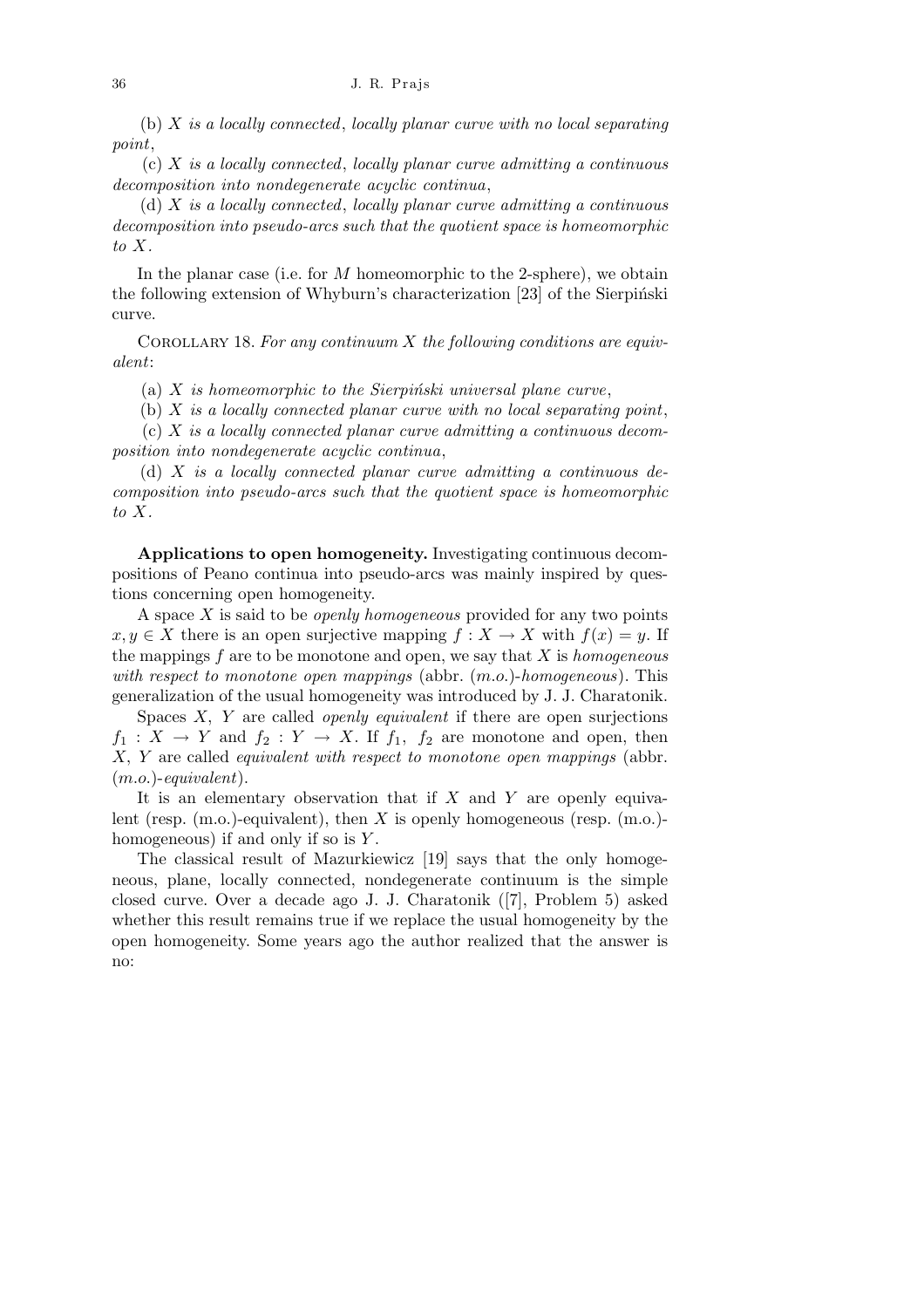EXAMPLE 19. The 2-cell is openly homogeneous.

Proof. It suffices to show that the 2-cell  $C = \{c \in \mathbb{C} : |c| \leq 1\}$  is openly equivalent to the unit 2-sphere  $S^2$  in  $\mathbb{R}^3$ , for  $S^2$  is even homogeneous. Having the obvious, open projection of  $S^2$  onto  $C$ , we will construct an open surjection  $g: C \to S^2$ , and thus the proof will be finished.

Let  $C_0 = \{c \in \mathbb{C} : |c| = 1\}$  and let  $q : C \to X$  be the quotient mapping identifying to a point  $x_0 \in X$  all points of  $C_0$ . Then  $X$  is a topological 2-sphere. Let *D* a be continuous decomposition of *X* into pseudo-arcs (Theorem 5) such that  $x_0$  is an inaccessible point of the element  $D_0$  of  $D$  containing  $x<sub>0</sub>$ . Then the quotient space is again a topological 2-sphere by the Moore theorem. Let  $q' : X \to S^2$  be the quotient map of *D*. We claim that the composition  $q = q' \circ q$  is open.

Indeed, since  $\{x_0\} = q(C_0)$  is inaccessible in  $D_0$ , observe that  $C_0$  is a boundary set in  $g^{-1}(q'(x_0))$ . Therefore the decomposition  $\mathcal{D}' = \{g^{-1}(x) :$  $x \in S^2$  is continuous at  $g^{-1}(q'(x_0))$  by the continuity of *D*. The continuity of  $\mathcal{D}'$  at the other elements is obvious again by the continuity of  $\mathcal{D}$ .

Now we apply the results of the previous chapter to prove that each curve locally homeomorphic to the Sierpinski universal plane curve is  $(m.o.).$ homogeneous. For the Sierpinski curve itself this was recently shown by Seaquist [22].

First, we need some auxiliary notions and facts. Recall that a point of the Sierpinski curve *S* is said to be *rational* provided it belongs to the boundary of a complementary domain of *S*. Otherwise it is called *irrational*. The notion of a rational point of *S* is known to be a topological invariant. Similarly, we consider rational and irrational points of any *S*-manifold defined as follows. A point *p* of an *S*-manifold *X* is called *rational* (resp. *irrational*) provided  $p$  has a neighborhood  $N$  in  $X$  homeomorphic to the Sierpinski curve such that *p* is a rational (irrational) point of *N*.

Now we formulate some results concerning rational and irrational points of an *S*-manifold. For the Sierpiński curve  $S$  they are well known (see [6]). The general arguments for any *S*-manifold are similar to those for *S*, so we omit the proofs.

Proposition 20. *The notion of a rational* (*resp. an irrational*) *point of an S-manifold is a topological invariant.*

Proposition 21. *Let p be a point of an S-manifold X contained in a* 2*-manifold M without boundary. Then p is a rational point of X if and only if p belongs to the boundary of some complementary domain of X in M.*

Proposition 22. *For any two points p*, *q of an S-manifold X there exists a homeomorphism*  $h: X \to X$  *with*  $f(p) = q$  *if and only if p and q are either both rational points of X*, *or both irrational points of X.*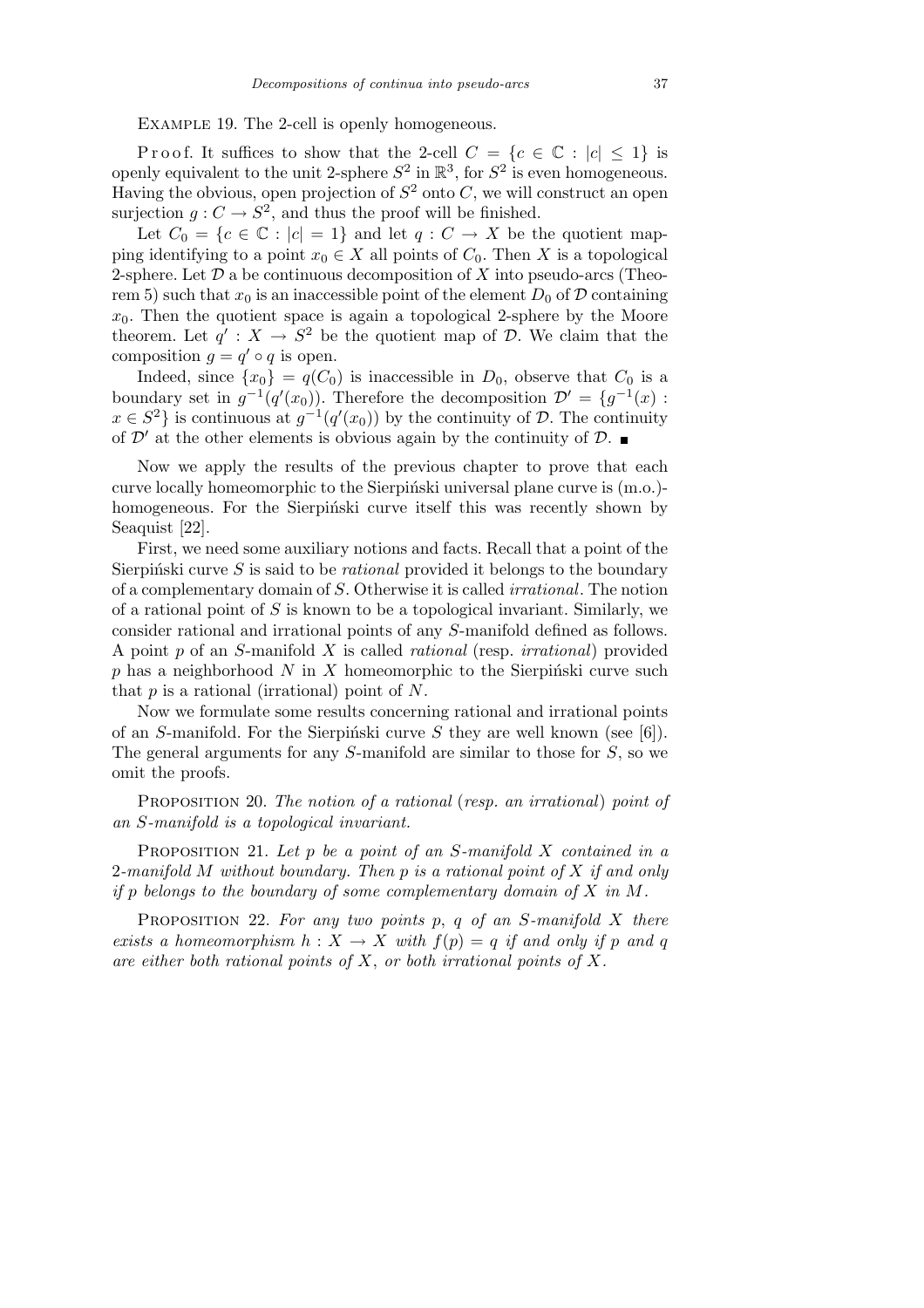Now we formulate the announced result.

Theorem 23. *Each S-manifold is* (*m.o.*)*-homogeneous.*

Proof. In view of Proposition 22 it suffices to show that there are a rational (resp. an irrational) point *p* of *X*, an irrational (resp. a rational) point *q* of *X* and an open monotone mapping  $f: X \to X$  with  $f(p) = q$ .

Let *M* be a 2-manifold without boundary such that *X* is embeddable in *M* as the complement of the dense union of the interiors of a null sequence of mutually disjoint 2-cells in *M*. Take a 2-cell *C* in *M* and a quotient mapping  $q : M \to M'$  with *C* and singletons as all point inverses. Then M and  $M'$  are homeomorphic by the Moore theorem (Theorem 2). Assume  $X$ is contained in  $M'$  so that for some continuous decomposition  $\mathcal{D}'$  of X into pseudo-arcs (Corollary 17) and for some element  $D' \in \mathcal{D}'$  containing only irrational points of *X*, the singleton  $\{p\} = q(C)$  is an inaccessible point of *D*<sup>*i*</sup> in *M*<sup>*l*</sup>. Let  $X_0 = \text{bd } C \cup q^{-1}(X - \{p\})$ . Then  $X_0$  is the complement of the dense union of the interiors of a null sequence of mutually disjoint 2-cells in  $M$ , and thus  $X_0$  and  $X$  are homeomorphic by Theorem 10.

Let  $g : M' \to M''$  be the quotient mapping on  $M'$  defined by the decomposition  $\mathcal{D}'$  on *X* and by singletons on  $M' - X$ . Then  $M''$  is homeomorphic to  $M'$  (by the Moore theorem), and thus to  $M$ . Moreover,  $X_1 = g(X)$  is a complement of the dense union of the interiors of a null sequence of mutually disjoint 2-cells in  $M''$ . Thus  $X_1$  is homeomorphic to  $X$  by Theorem 10.

Let  $q_0 = g \circ q$ ,  $q_1 = q_0 | X_0$  and  $\mathcal{D} = \{q^{-1}(D) : D \in \mathcal{D}'\} = \{q_0^{-1}(x) : D \in \mathcal{D}'\}$  $x \in X_1$ }. Similarly to the proof of Example 19, applying inaccessibility of *p* in *D*<sup>*i*</sup>, one can verify that *D* is a continuous decomposition of  $X_0$ . Thus *q*<sub>1</sub> is open and monotone. Take any point  $a \in bd C$  (*a* is rational in  $X_0$  by Proposition 21), and any irrational point  $b \in X_0$  contained in an element *D* of *D* such that *D* contains a rational point of  $X_0$ . Then  $q_1(a)$  is an irrational point of  $X_1$ , and  $q_1(b)$  is a rational point of  $X_1$ .

COROLLARY 24 (Seaquist [22]). *The Sierpiński universal plane curve is* (*m.o.*)*-homogeneous.*

In the following remark we announce two results which extend Example 19 and Corollary 24, respectively. Their proofs exceed the scope of this paper and are deferred to a future publication.

REMARK 25. (a) The family of all planar continua, openly equivalent to the 2-sphere (and thus openly homogeneous) has infinitely many topologically different elements. In fact, any planar one-point union of finitely many 2-cells is openly equivalent to the 2-sphere.

(b) There are infinitely many topologically different planar continua  $(m.o.)$ -equivalent to the Sierpinski curve (thus they are  $(m.o.)$ -homogeneous).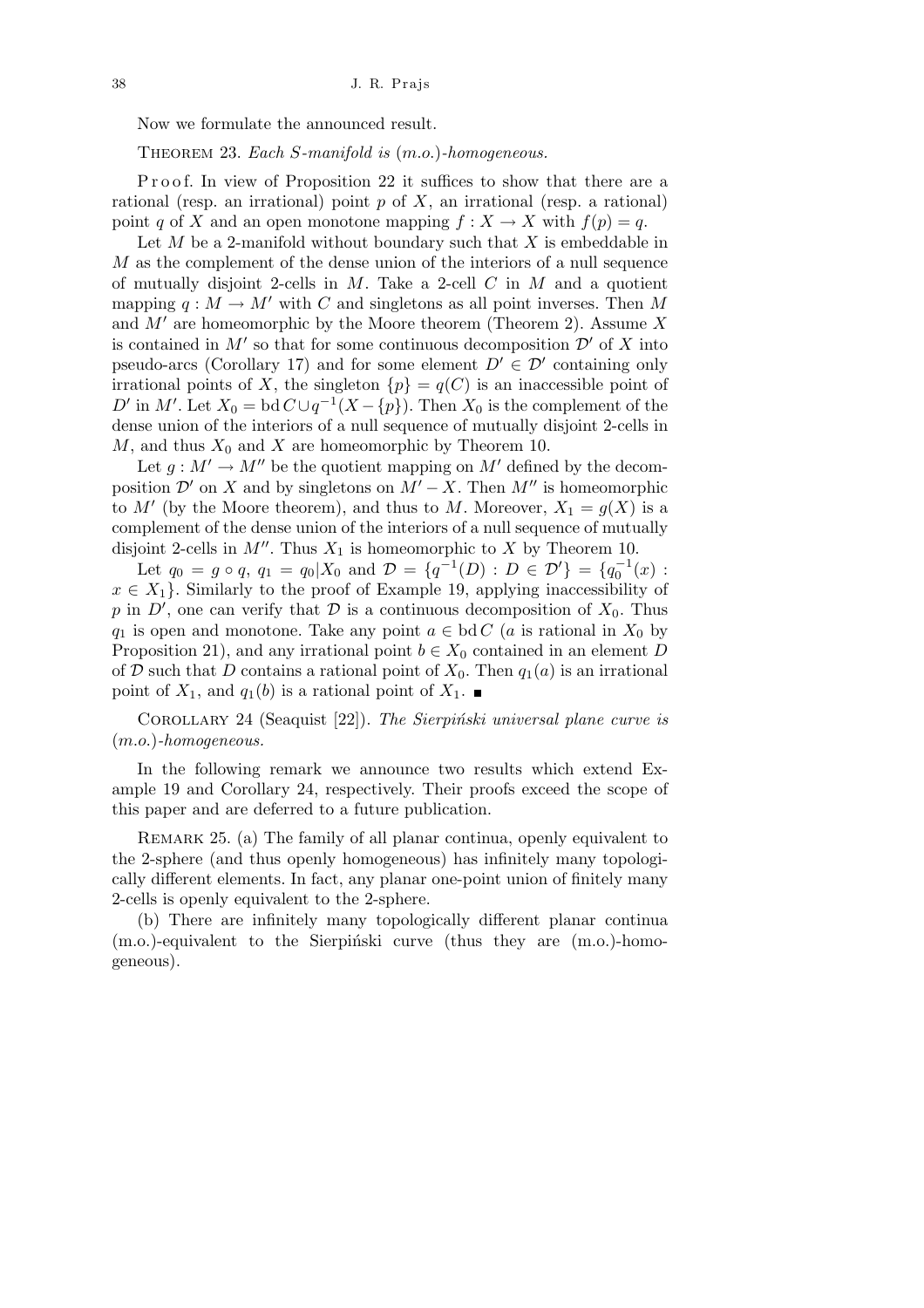We end the paper with the following two questions concerning openly homogeneous continua. In these questions  $X$  is an arbitrary, nondegenerate, locally connected, plane continuum different from the simple closed curve.

QUESTION 1. If  $X$  is openly homogeneous, must  $X$  be openly equivalent either to the 2-cell or to the Sierpiński curve?

Question 2. If *X* is (m.o.)-homogeneous, must *X* be (m.o.)-equivalent to the Sierpiński curve?

## **References**

- [1] R. D. Anderson, *On collections of pseudo-arcs*, Abstract 337t, Bull. Amer. Math. Soc. 56 (1950), 350.
- [2] W. Bajguz, *Remark on embedding curves in surfaces*, preprint.
- [3] R. H. Bing, *Concerning hereditarily indecomposable continua*, Pacific J. Math. 1 (1951), 43–51.
- [4] K. Borsuk, *On embedding curves into surfaces*, Fund. Math. 59 (1966), 73–89.
- [5] M. Brown, *Continuous collections of higher dimensional continua*, Ph.D. thesis, University of Wisconsin, 1958.
- [6] J. J. Charatonik, *Mappings of the Sierpiński curve onto itself*, Proc. Amer. Math. Soc. 92 (1984), 125–132.
- [7] —, *Generalized homogeneity of the Sierpiński universal plane curve*, in: Topology. Theory and Applications (Eger, 1983), Colloq. Math. Soc. János Bolyai 41, North-Holland, 1985, 153–158.
- [8] B. Knaster, *Un continu dont tout sous-continu est indécomposable*, Fund. Math. 3 (1922), 247–286.
- [9] J. Krasinkiewicz, *On mappings with hereditarily indecomposable fibers*, Bull. Polish Acad. Sci. Math. 44 (1996), 147–156.
- [10] M. Levin, *Bing maps and finite-dimensional maps*, Fund. Math. 151 (1996), 47-52.
- [11] W. Lewis, *Pseudo-arc of pseudo-arcs is unique*, Houston J. Math. 10 (1984), 227– 234.
- [12] —, *Continuous curves of pseudo-arcs*, ibid. 11 (1985), 225–236.
- [13] —, *Observations on the pseudo-arc*, Topology Proc. 9 (1984), 329–337.
- [14] —, *Continuous collections of hereditarily indecomposable continua*, Topology Appl. 74 (1996), 169–176.
- [15] —, *The pseudo-arc*, in: Contemp. Math. 117, Amer. Math. Soc. 1991, 103–123.
- [16] —, *Another characterization of the pseudo-arc*, Bull. Polish Acad. Sci., to appear.
- [17] W. Lewis and J. J. Walsh, *A continuous decomposition of the plane into pseudoarcs*, Houston J. Math. 4 (1978), 209–222.
- [18] R. L. Moore, *Concerning upper semicontinuous collections of continua*, Trans. Amer. Math. Soc. 27 (1925), 416–428.
- [19] S. M a z u r ki ewi c z, *Sur les continus homog`enes*, Fund. Math. 5 (1924), 137–146.
- [20] J. R. Prajs, *A continuous circle of pseudo-arcs filling up the annulus*, Trans. Amer. Math. Soc., to appear.
- [21] C. R. Seaquist, *A continuous decomposition of the Sierpiński curve*, in: Continua (Cincinnati, Ohio, 1994), Lecture Notes in Pure and Appl. Math. 170, Marcel Dekker, 1995, 315–342.